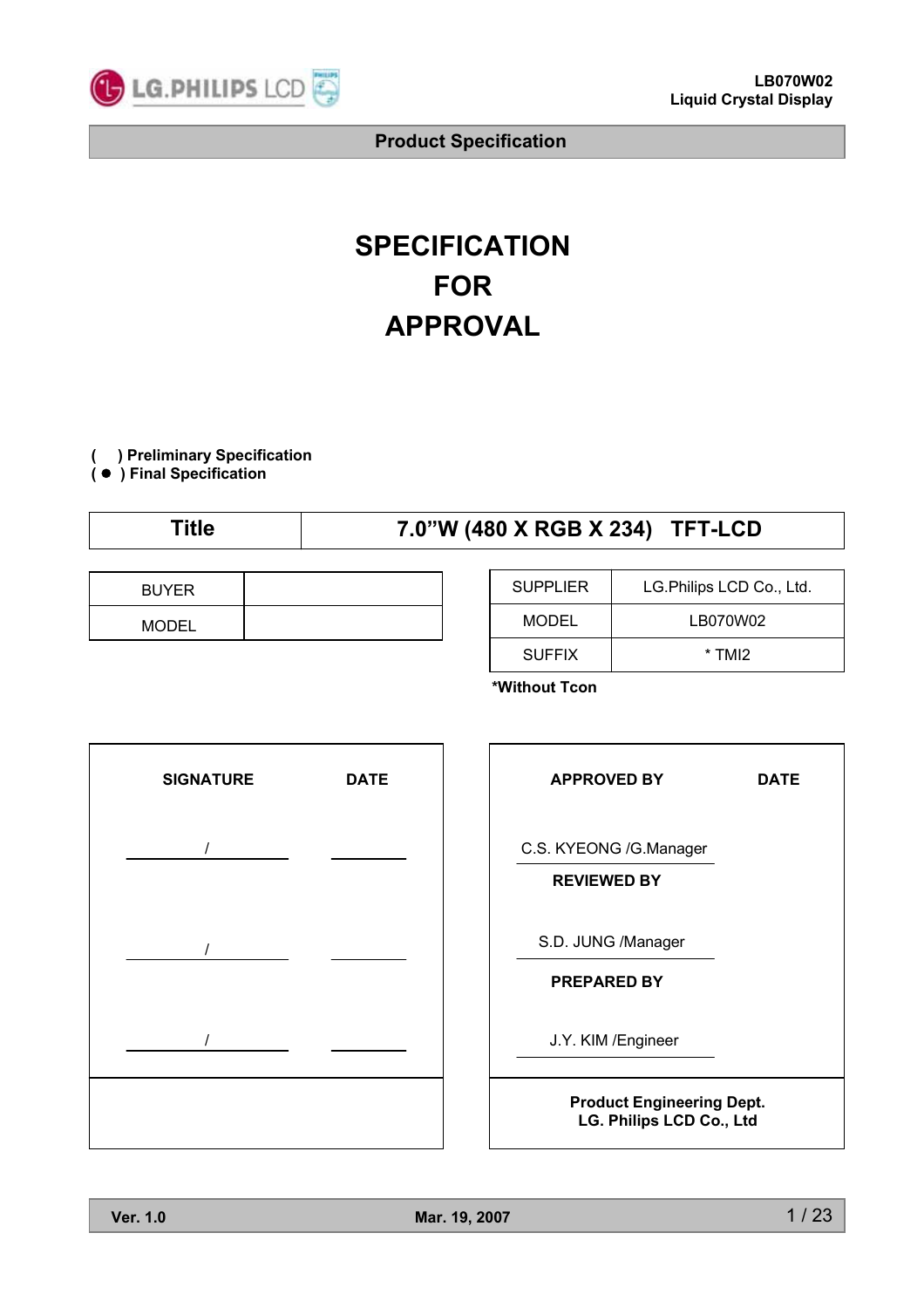

## **CONTENTS**

| NO.            | <b>ITEM</b>                            | <b>PAGE</b> |
|----------------|----------------------------------------|-------------|
| 0              | <b>Record of Revisions</b>             | 3           |
| 1              | Summary                                | 4           |
| $\overline{2}$ | Features                               | 4           |
| 3              | <b>General Specification</b>           | 4           |
| 4              | Interface (Input Terminal)             | 5           |
| 5              | Absolute Maximum Ratings               | 7           |
| 6              | <b>Electrical Characteristics</b>      | 8           |
| 7              | <b>Electro-optical Characteristics</b> | 14          |
| 8              | <b>Mechanical Characteristics</b>      | 17          |
| 9              | <b>Reliability Test</b>                | 19          |
| 10             | <b>International Standards</b>         | 20          |
| 11             | Packing                                | 21          |
| 12             | Precautions                            | 22          |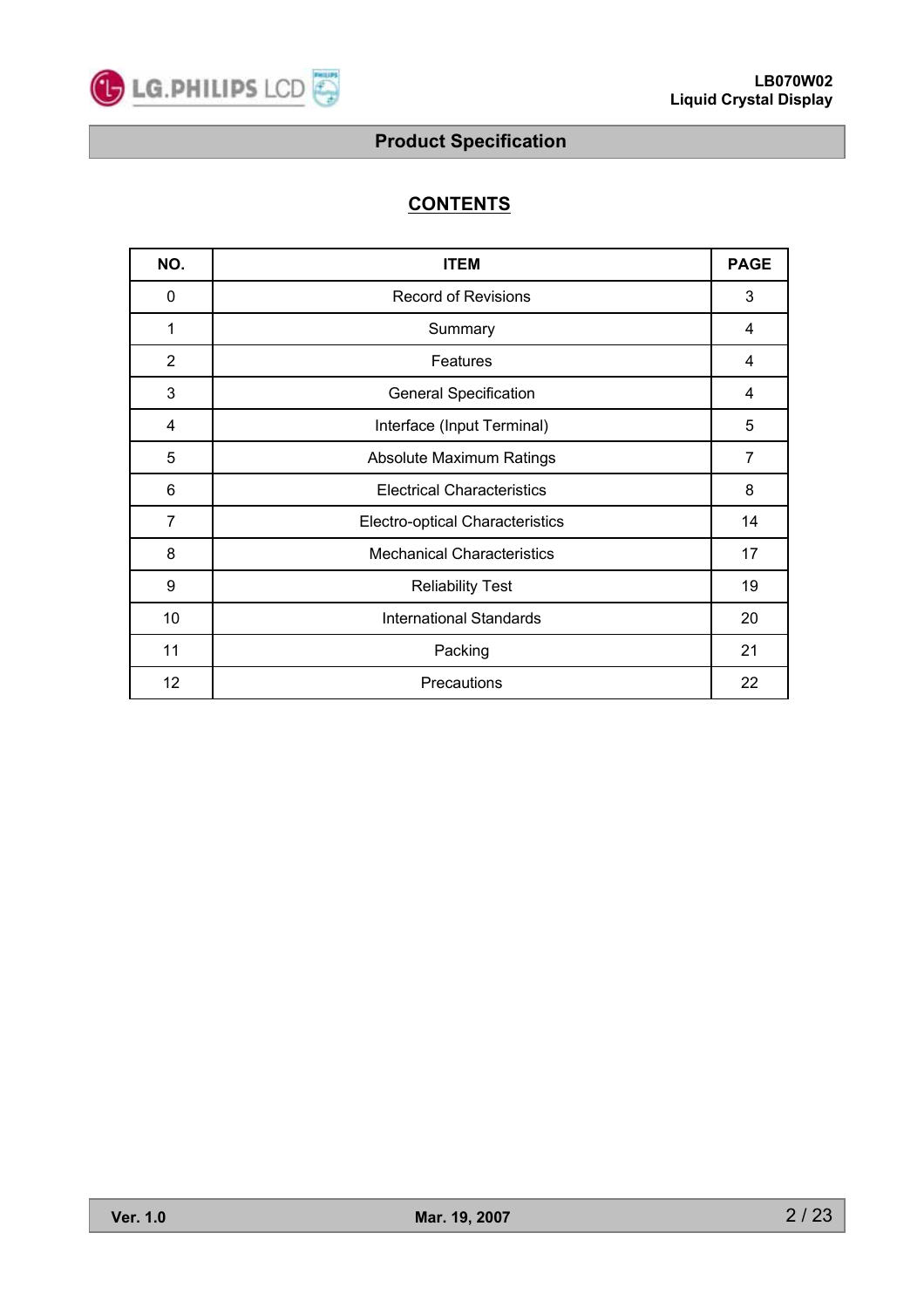

## **RECORD OF REVISIONS**

| <b>Revision No.</b>                   | <b>Revision Date</b> | Page | Summary             |
|---------------------------------------|----------------------|------|---------------------|
| $0.0\,$                               | Mar.19.2007          |      | Final specification |
|                                       |                      |      |                     |
|                                       |                      |      |                     |
|                                       |                      |      |                     |
|                                       |                      |      |                     |
|                                       |                      |      |                     |
|                                       |                      |      |                     |
|                                       |                      |      |                     |
|                                       |                      |      |                     |
|                                       |                      |      |                     |
|                                       |                      |      |                     |
|                                       |                      |      |                     |
|                                       |                      |      |                     |
|                                       |                      |      |                     |
|                                       |                      |      |                     |
|                                       |                      |      |                     |
|                                       |                      |      |                     |
|                                       |                      |      |                     |
|                                       |                      |      |                     |
|                                       |                      |      |                     |
|                                       |                      |      |                     |
|                                       |                      |      |                     |
|                                       |                      |      |                     |
|                                       |                      |      |                     |
|                                       |                      |      |                     |
|                                       |                      |      |                     |
| ,,,,,,,,,,,,,,,,,,,,,,,,,,,,,,,,,,,,  |                      |      |                     |
|                                       |                      |      |                     |
| <br>,,,,,,,,,,,,,,,,,,,,,,,,,,,,,,,,, |                      |      |                     |
|                                       |                      |      |                     |
|                                       |                      |      |                     |
|                                       |                      | <br> |                     |
|                                       |                      |      |                     |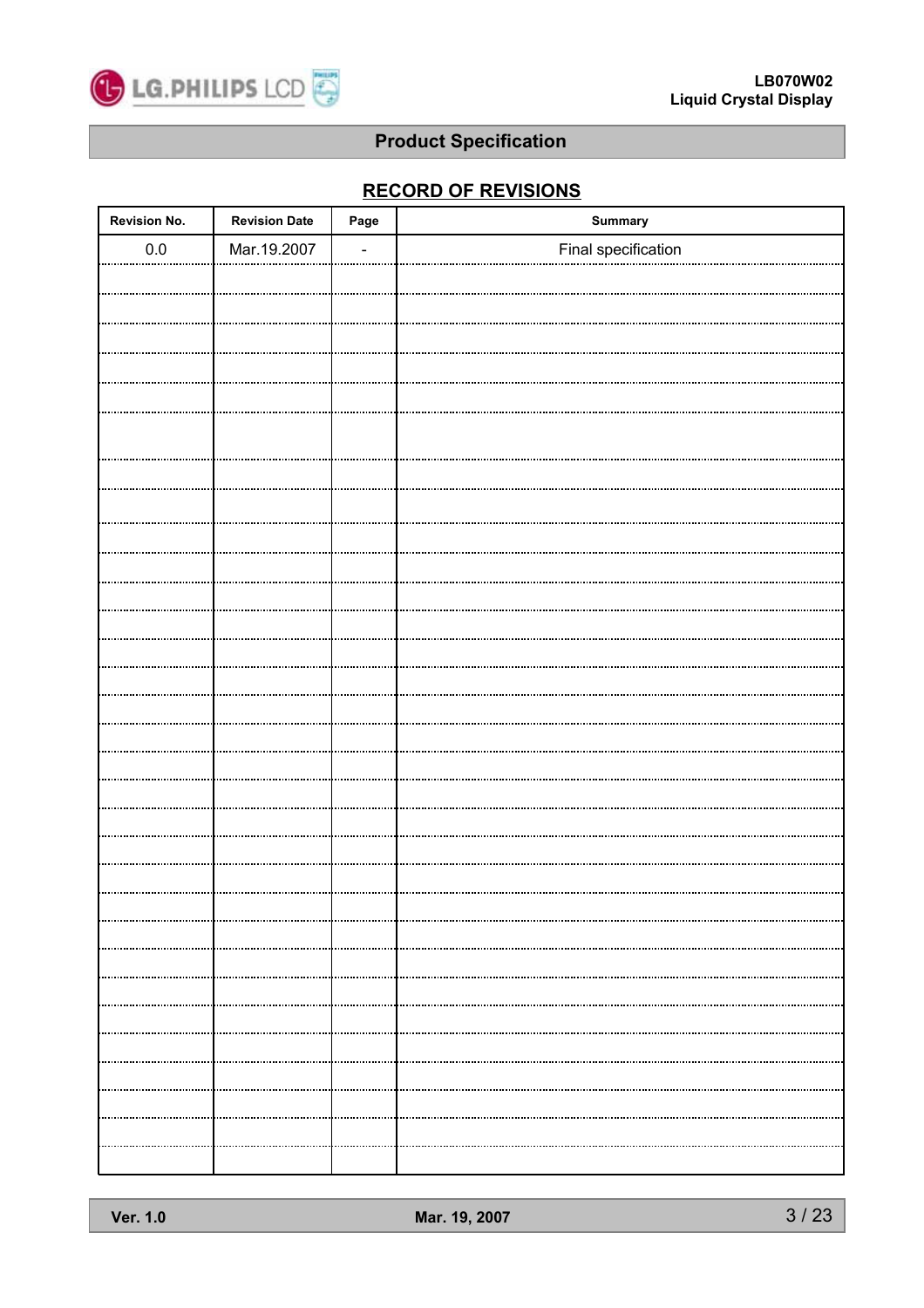

#### **1. Summary**

This module utilizes amorphous silicon thin film transistors and a 16:9 aspect ratio. A 7.0" active matrix liquid crystal display allows full color to be displayed.

The applications are Portable DVD, Multimedia applications and others AV system.

## **2. Features**

•Utilizes a panel with a 16:9 aspect ratio, which makes the module suitable for use in wide-screen systems.

•The 7.0" screen produces a high resolution image that is composed of 112,320 pixel elements in a stripe arrangement.

•Wide viewing angle technology is employed.

[The most suitable viewing direction is in the 6 o'clock direction.]

•By adopting an active matrix drive, a picture with high contrast is realized.

•A thin, light and compact module is accomplished through the use of COG mounting technology.

•By adopting a high aperture panel, high transmittance color filter and high transmission polarizing plates, transmittance ratio is realized.

| <b>CHARACTERISTIC ITEM</b> | <b>SPECIFICATION</b>                                       |
|----------------------------|------------------------------------------------------------|
| Video Signal Interface     | Analog Video Interface                                     |
| <b>Display Technology</b>  | a-Si TFT active matrix                                     |
| Display Mode               | TN Type Full Color / Transmitting Type<br>/ Normally White |
| Screen Size (Diagonal)     | $7.0$ " (17.78cm)                                          |
| <b>Outline Dimension</b>   | 164.9mm (W) X 100mm (H) X 5.7mm (D)                        |
| <b>Active Area</b>         | 154.08mm (W) X 86.58mm (H)                                 |
| Number Of dots             | 480(H) X 3(R,G,B) X 234(V)                                 |
| Dot Pitch                  | $0.107$ mm (W) $X$ 0.370mm (H)                             |
| <b>Color Filter Array</b>  | <b>RGB</b> vertical stripes                                |
| Weight                     | 170 g (Max.)                                               |
| <b>Backlight</b>           | CCFL with 3 wave-length spectrum (L Type)                  |
| Surface Treatment          | Anti-Glare Treatment                                       |

## **3. General Specification**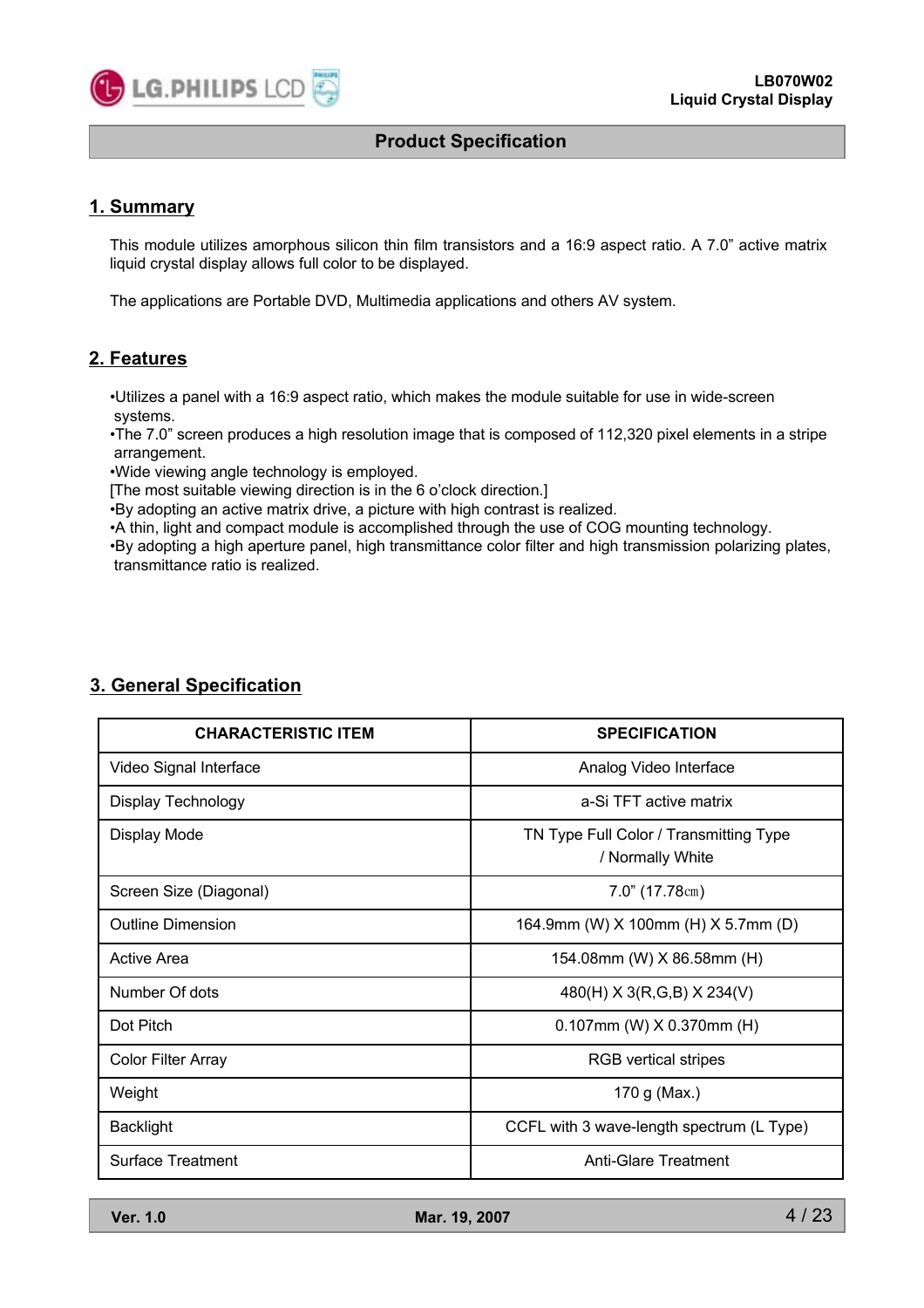

## **4. Interface (Input terminal)**

#### 1> TFT-LCD Panel Driving Part

| Pin No.        | <b>SYMBOL</b>    | <b>FUNCTION</b>                                          | <b>REMARK</b>                   |
|----------------|------------------|----------------------------------------------------------|---------------------------------|
| 1              | <b>GND</b>       | Ground for logic circuit                                 |                                 |
| $\overline{2}$ | <b>VCC</b>       | Supply voltage of logic control circuit for scan driver  |                                 |
| 3              | <b>VGL</b>       | Negative power for scan driver                           |                                 |
| 4              | <b>VGH</b>       | Positive power for scan driver                           |                                 |
| 5              | <b>STVR</b>      | Open                                                     | Forced Up to Down Sampling Mode |
| 6              | <b>STVL</b>      | Vertical start pulse                                     |                                 |
| 7              | <b>CLK</b>       | Shift clock input for scan driver                        |                                 |
| 8              | U/D              | Open                                                     | Forced Up to Down Sampling Mode |
| 9              | <b>GOE</b>       | Output enable input for scan driver (GOE)                | H: enable / L:disable           |
| 10             | <b>VCOM</b>      | Common electrode driving signal                          |                                 |
| 11             | <b>VCOM</b>      | Common electrode driving signal                          |                                 |
| 12             | L/R              | LEFT/RIGHT scan control input                            | See 6-3> P.9                    |
| 13             | <b>MOD</b>       | Sequential sampling and simultaneous sampling<br>setting |                                 |
| 14             | <b>SOE</b>       | Output enable input for data driver(INH)                 |                                 |
| 15             | <b>STHL</b>      | Start pulse for horizontal scan line                     |                                 |
| 16             | <b>STHR</b>      | Start pulse for horizontal scan line                     |                                 |
| 17             | CPH <sub>3</sub> | Sampling and shifting clock pulse for data driver        |                                 |
| 18             | CPH <sub>2</sub> | Sampling and shifting clock pulse for data driver        |                                 |
| 19             | CPH <sub>1</sub> | Sampling and shifting clock pulse for data driver        |                                 |
| 20             | <b>VCC</b>       | Supply voltage of logic control circuit for data driver  |                                 |
| 21             | <b>GND</b>       | Ground for logic circuit                                 |                                 |
| 22             | VR.              | Alternated video signal input(Red)                       |                                 |
| 23             | VG               | Alternated video signal input(Green)                     |                                 |
| 24             | VB               | Alternated video signal input(Blue)                      |                                 |
| 25             | <b>AVDD</b>      | Supply voltage for analog circuit                        |                                 |
| 26             | <b>AVSS</b>      | Ground for analog circuit                                |                                 |

\*\*The matching connector part number is **GF053-26S-LSS(Bottom Contact Type) or GF055-26S-LSS (Top Contact Type)** manufactured by LG Cable Ltd. or equivalent.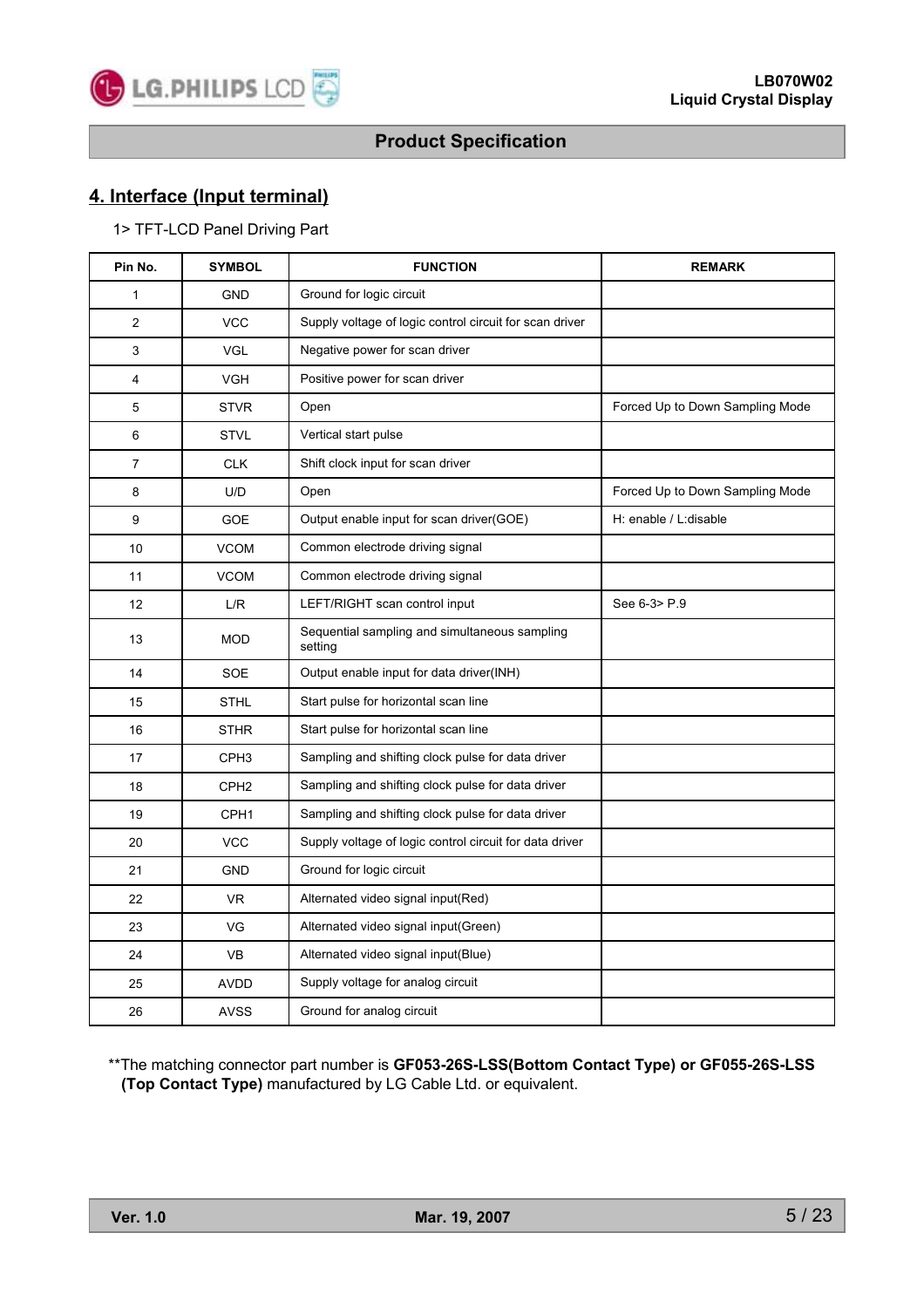

2> Backlight Fluorescent Tube Driving Part

| Pin No. | <b>SYMBOL</b> | <b>FUCTION</b>                            | <b>REMARK</b> |
|---------|---------------|-------------------------------------------|---------------|
|         | HV            | Power Supply For Lamp [High Voltage Side] | [Note $4-1$ ] |
|         | ∟V            | Power Supply For Lamp [Low Voltage Side]  | [Note $4-2$ ] |

The backlight interface connector is a model **BHSR-02VS-1** manufactured by JST or a model **1674817-1** manufactured by AMP. The matching connector part number is **SM02B-BHSS-1-TB** manufactured by JST or equivalent.

[Note 4-1] The wire color of high voltage side is pink.

[Note 4-2] The wire color of low voltage side is white. Connect the low voltage side of the DC/AC inverter used to drive the fluorescent tube to GND of the inverter circuit.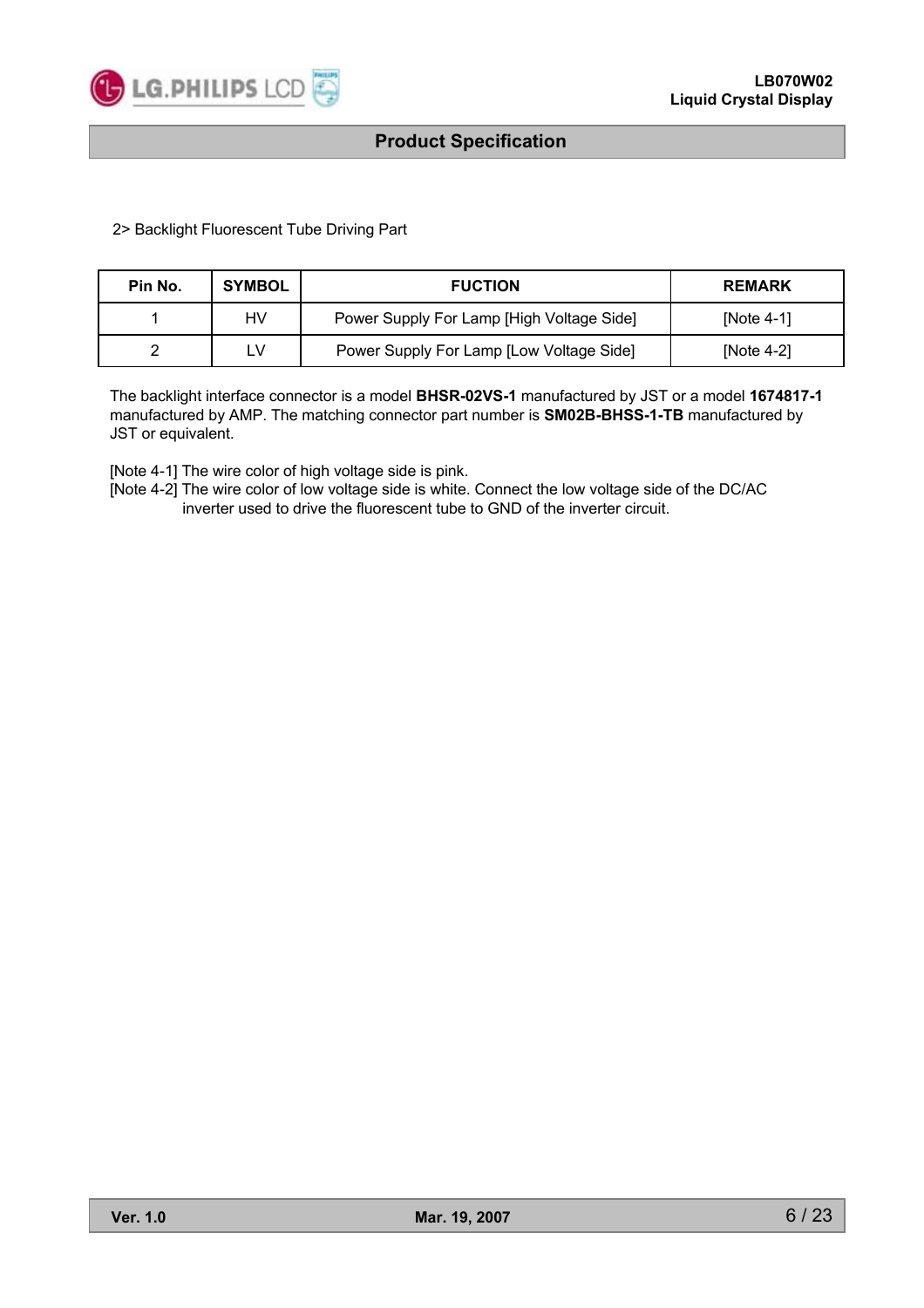

## **5. Absolute Maximum Ratings**

| <b>PARAMETER</b>                                      | <b>SYMBOL</b>             | <b>CONDITION</b>          | MIN.   | MAX.       | <b>UNIT</b>   | <b>REMARK</b>           |
|-------------------------------------------------------|---------------------------|---------------------------|--------|------------|---------------|-------------------------|
| Logic Voltage                                         | VDD1                      | $T_a = 25^\circ \text{C}$ | $-0.5$ | 6.0        | $\vee$        |                         |
| Source Driver Voltage                                 | VDD <sub>2</sub>          | $T_a = 25^{\circ}C$       | $-0.5$ | 6.0        | $\vee$        |                         |
| Digital Input Signals                                 | $V_{DI}$                  | $T_a = 25^\circ \text{C}$ | $-0.5$ | $VDD1+0.5$ | V             | [Note 5-1]              |
| Analog Input Signals                                  | $V_{AI}$                  | $T_a = 25^{\circ}C$       | $-0.5$ | $VDD2+0.5$ | $\vee$        | [Note 5-2]              |
| <b>Gate Driver</b><br><b>High Supply Voltage</b>      | <b>VGH</b>                | $T_a = 25^{\circ}C$       | $-0.5$ | 28         | $\vee$        |                         |
| <b>Gate Driver</b><br>Low Supply Voltage              | <b>VGL</b>                | $T_a = 25^{\circ}C$       | $-16$  | 0.5        | $\vee$        |                         |
| Storage Temperature                                   | $T_{\text{st}}$           |                           | $-20$  | 70         | °C            | [Note 5-3,4]            |
| <b>Operating Temperature</b><br>(Ambient Temperature) | $\mathsf{T}_{\mathsf{a}}$ |                           | $-10$  | 60         | $\mathcal{C}$ | [Note 5-<br>$3,4,5,6$ ] |

[Note 5-1] STVL, CLK, STHL, MOD, L/R, SOE, CPH1, CPH2, CPH3, STHR

[Note 5-2] VR, VG, VB

[Note 5-3] This rating applies to all parts of the module and should not be exceeded.

- [Note 5-4] Maximum wet-bulb temperature is 60℃ . Condensation of dew must be avoided as electrical current leaks will occur, causing a degradation of performance specifications.
- [Note 5-5] The operating temperature only guarantees operation of the circuit. The contrast, response speed, and the other specification related to electro-optical display quality is determined at the room temperature, Ta  $\div$  25℃.
- [Note 5-6] Ambient temperature when the backlight is lit (reference value).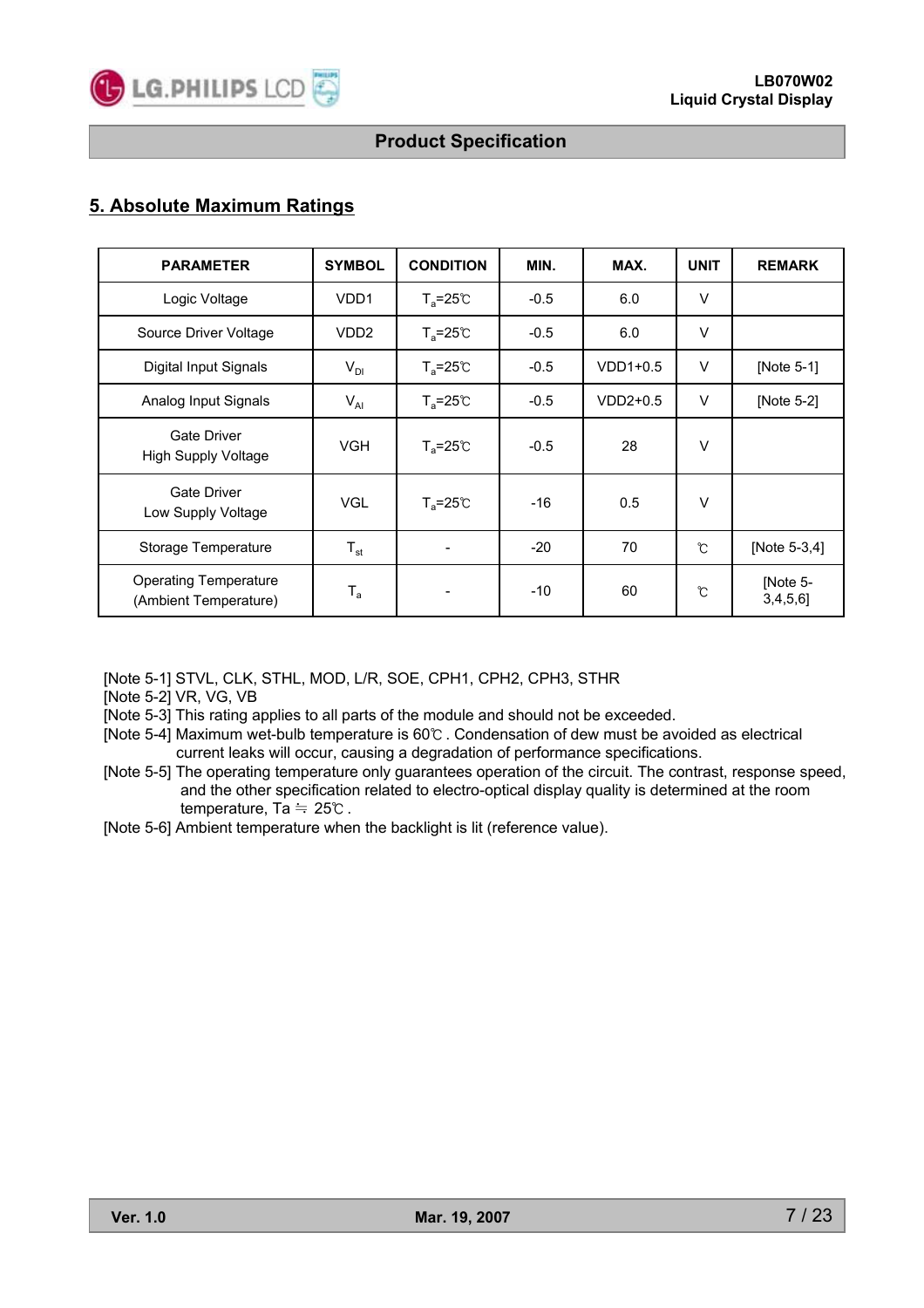

 $T = 25$ 

## **Product Specification**

#### **6. Electrical Characteristics**

1> Recommended Operating Conditions

◈ TFT-LCD Panel Driving Section

|                              |                                   |                    |             |                              |                   |               | $\frac{1}{2}$ 200 |
|------------------------------|-----------------------------------|--------------------|-------------|------------------------------|-------------------|---------------|-------------------|
| <b>PARAMETER</b>             | <b>SYMBOL</b>                     | MIN.               | TYP.        | MAX.                         | <b>UNIT</b>       | <b>REMARK</b> |                   |
|                              | Logic Supply Voltage              | VDD <sub>1</sub>   | 3.0         | 5.0                          | 5.2               | $\vee$        |                   |
|                              | High Level                        | $V_{IH}$           | 0.8VDD1     | $\qquad \qquad \blacksquare$ | VD <sub>D</sub> 1 | $\vee$        |                   |
| Digital Input Signal         | Low Level                         | $V_{IL}$           | $\mathbf 0$ | -                            | 0.2VDD1           | $\vee$        |                   |
| Source Driver Supply Voltage |                                   | VD <sub>D</sub> 2  | 4.5         | 5.0                          | 5.5               | $\vee$        |                   |
|                              | <b>High Supply Voltage</b>        | <b>VGH</b>         | 16.0        | 16.5                         | 17.0              | $\vee$        |                   |
| <b>Gate Driver</b>           | Low Supply<br>Voltage             | <b>VGL</b>         | $-10.5$     | $-10$                        | $-9.5$            | $\vee$        |                   |
|                              | Analog Video Signal Input Voltage | $V_{VI}$           | AGND+1.0    | $\overline{\phantom{a}}$     | VDD2-1.0          | $\vee$        |                   |
| <b>Color Filter</b>          | AC<br>Component                   | VCOM <sub>AC</sub> | 4.0         | 5.0                          | 6.0               | $V_{P-P}$     |                   |
| Substrate Voltage            | <b>DC</b><br>Component            | VCOM <sub>DC</sub> | 1.5         | 1.75                         | 2.0               | $\vee$        | [Note 1]          |

[Note 1] This value should be tuned for optimal display quality of each panel.

\*\*\*\*\* Cautionary Matter : When applying or disconnecting power, please be sure that such action is sequentially carried out for all power supplies. In addition, apply input signals only after power has been turned on.

-Source Driver :

Turn on power to VDD1 and VDD2 in this order. Turn off power in the reverse order.

-Gate Driver :

Turn on power to VDD1, VGL and VGH in this order. Turn off power in the reverse order.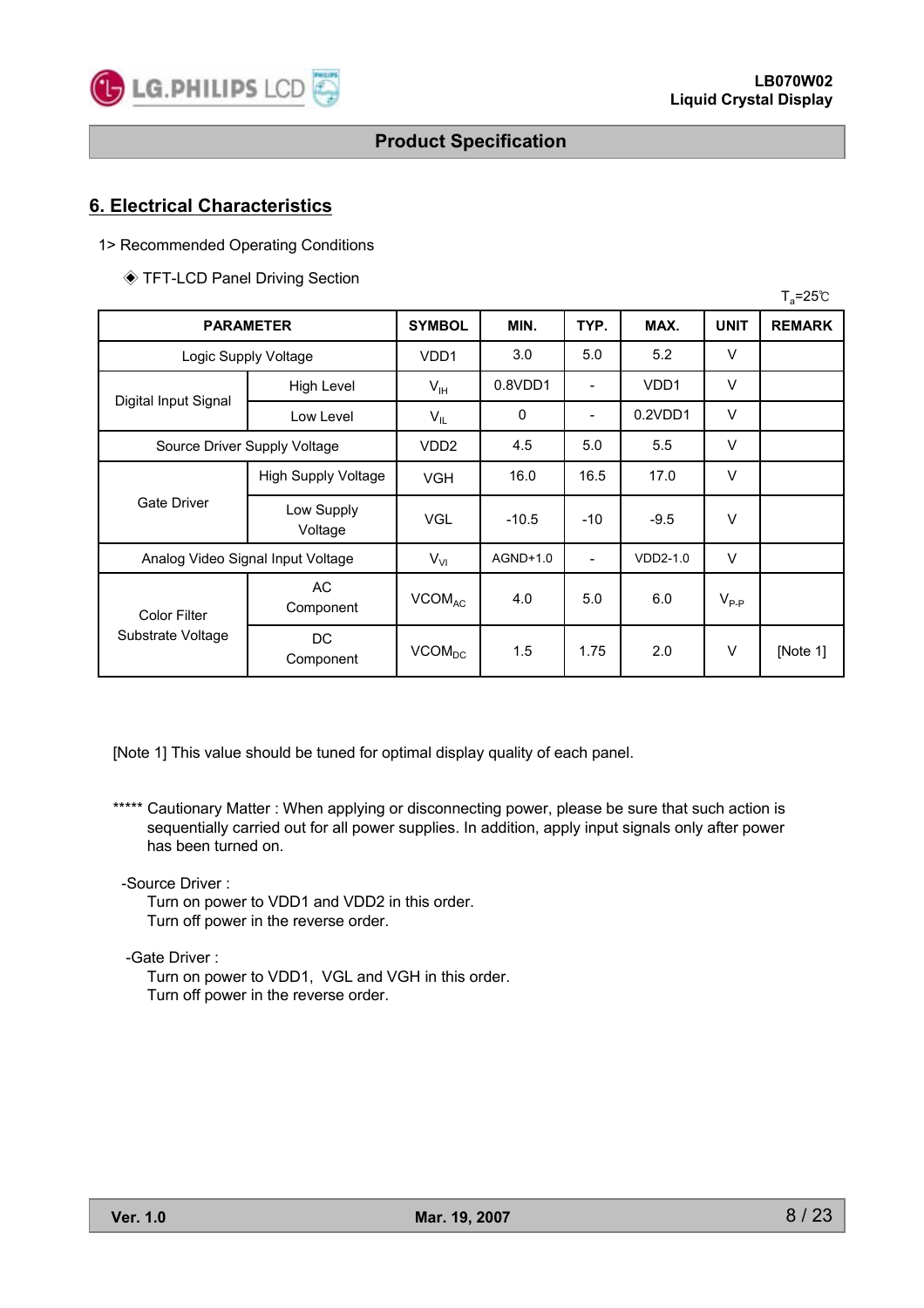

| <b>PARAMETER</b>                                 | <b>SYMBOL</b>    | MIN. | TYP.                     | MAX. | <b>UNIT</b> | <b>REMARK</b>    |
|--------------------------------------------------|------------------|------|--------------------------|------|-------------|------------------|
| Logic Supply Current                             | I <sub>DD1</sub> |      | $\overline{\phantom{a}}$ | 5.0  | mA          | $VDD1 = 5.0V$    |
| Source Driver<br>Supply Current                  | $I_{DD2}$        |      | $\overline{\phantom{a}}$ | 50   | mA          | $VDD2 = 5.0V$    |
| <b>Gate Driver</b><br><b>High Supply Current</b> | I <sub>GH</sub>  |      | $\overline{\phantom{a}}$ | 0.5  | mA          | <b>VGH=16.5V</b> |
| <b>Gate Driver</b><br>Low Supply Current         | $I_{GL}$         |      | $\overline{\phantom{a}}$ | 15   | mArms       | $VGLDC=-10V$     |

## ◈ Backlight Driving Section

| <b>PARAMETER</b>             | <b>SYMBOL</b>              | MIN.                        | TYP.                         | MAX.                        | <b>UNIT</b>    | <b>REMARK</b>       |
|------------------------------|----------------------------|-----------------------------|------------------------------|-----------------------------|----------------|---------------------|
| Lamp Current                 | $I_{BL}$                   | 3.0                         | 6.0                          | 7.0                         | mArms          |                     |
| Lamp Voltage                 | $V_{BL}$                   | 567<br>(7.0 <sub>mA</sub> ) | 594<br>(6.0 <sub>mA</sub> )  | 633<br>(3.0 <sub>mA</sub> ) | <b>Vrms</b>    | $±10$ [%]           |
| Lamp Power<br>Consumption    | $P_{BL}$                   | $\overline{\phantom{a}}$    | 3.56                         |                             | W              | @ Typ.Current       |
|                              | $\mathsf{f}_{\mathsf{BL}}$ | 45                          | $\overline{\phantom{a}}$     | 60                          | kHz            | $*1$                |
| Lamp Frequency               |                            | 45                          | $\overline{\phantom{a}}$     | 80                          |                | $*2$                |
|                              | $V_{\rm S}$                |                             | $\overline{\phantom{a}}$     | 830                         | Vrms           | $T_a = 25^{\circ}C$ |
| Kick-Off Voltage (*3)        |                            |                             | $\overline{\phantom{a}}$     | 940                         | <b>Vrms</b>    | $T_a = 0$ °C        |
| Discharge Stabilization Time | $T_S$                      | $\overline{\phantom{a}}$    | $\qquad \qquad \blacksquare$ | 3                           | <b>Minutes</b> | $*_{4}$             |
| Life Time                    |                            | 20,000                      | $\overline{\phantom{a}}$     | $\overline{\phantom{a}}$    | Hour           | $^\ast 5$           |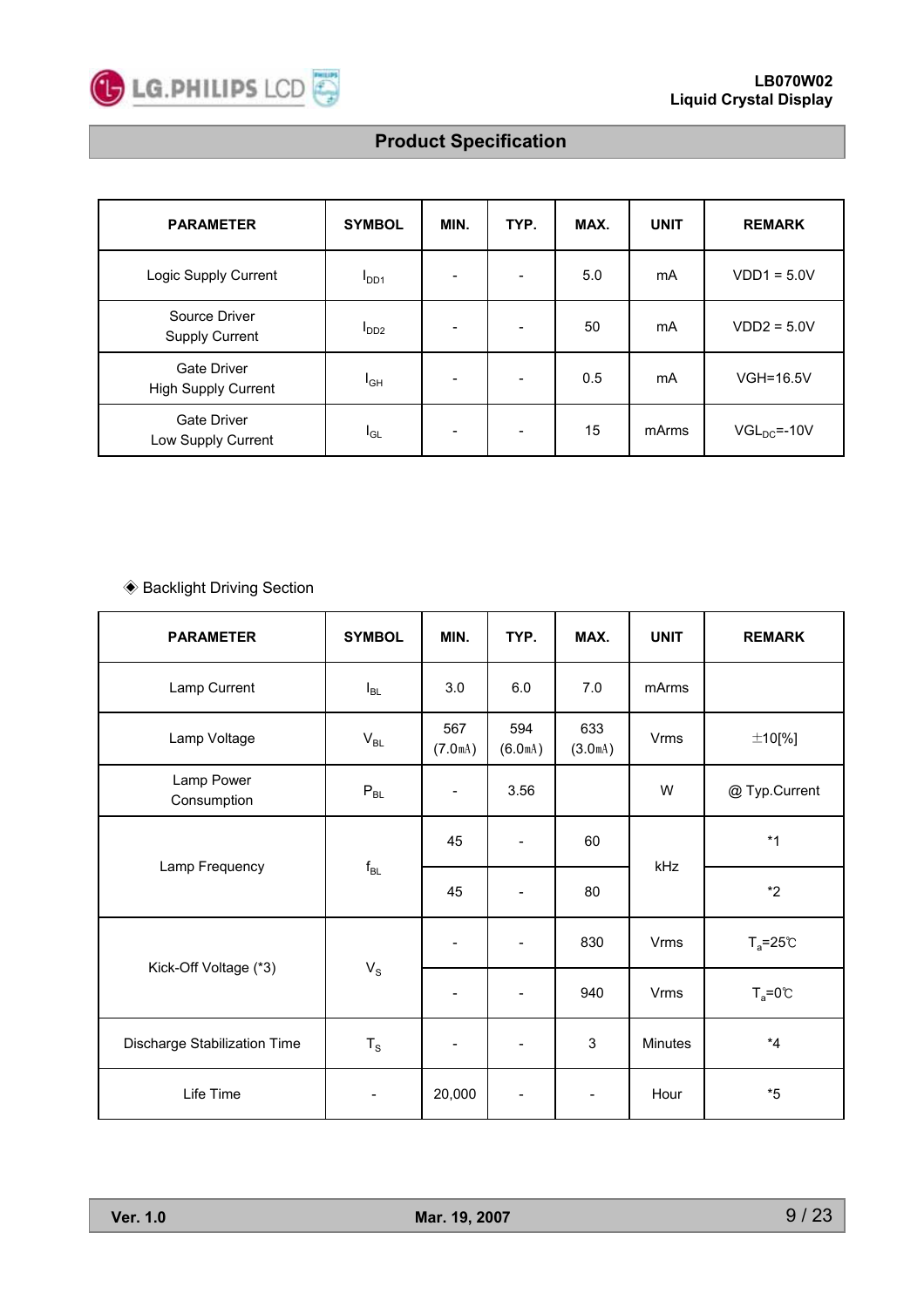

- \* 1 : This frequency range means the range to keep within ±10% change of electrical and optical characteristics.
- \* 2 : This frequency range means not affecting to lamp life and reliability characteristics. (The lamp frequency should be selected as different as possible from display horizontal synchronous signal (Including harmonic frequency of this scanning frequency) to avoid "Beat" interference which may be observed on the screen as horizontal stripes like moving wave. This phenomenon is caused by interference between lamp (CCFL) lighting frequency and LCD horizontal synchronous signal.)
- \* 3 : The "MAX" of "Kick-Off Voltage" means the minimum voltage for inverter to turn on the CCFL normally in the LCD module. However this isn't the values that we can assure stability of starting lamp on condition that the module is installed in your set. It should be careful that "Kick-Off Voltage" is changed by an increase of stray capacitance in your set, inverter method, value of ballast capacitor in your inverter and so on. Especially, the value of "Kick-Off Voltage" is higher in low temperature condition than in normal temperature condition, because impedance of CCFL is increased.
- \* 4 : The time needed to achieve not less than 95%brightness of the center part of lamp. The brightness of the lamp after being lighted for 5 minutes is defined as 100%.
- \* 5 : "Life time" is defined as the time the lamp brightness decreases to 50% from original brightness at  $I_{BI}$ =TYP;continuous lighting, T<sub>a</sub>=25℃ .

Requirements for a system inverter design, which is intended to have a better display performance, a better power efficiency and a more reliable lamp, are following. It shall help increase the lamp lifetime and reduce leakage current. Inverter should be designed to be subject to the conditions below

- A. The asymmetry rate of the inverter waveform should be less than 10%.
- B. The distortion rate of the waveform should be within  $\sqrt{2} \pm 10\%$ .
	- \* Inverter output waveform had better be more similar to ideal sine wave.





- C. There should not be any spikes in the waveform.
- D. Lamp current should not exceed the "MAX" value under the "Operating Temperature" (it is prohibited to exceed the "MAX." value even if it is operated in the guaranteed temperature). When lamp current exceed the maximum value for a long time, it may cause a smoking and ignition.

Therefore, it is recommended that the inverter have the current limited circuit that is used as a protection circuit and/or the lamp current-controlled inverter.

Do not attach a conducting tape to lamp connecting wire.

If the lamp wire attaches to a conducting tape, TFT-LCD Module has a low luminance and the inverter has abnormal action. Because leakage current is occurred between lamp wire and conducting tape.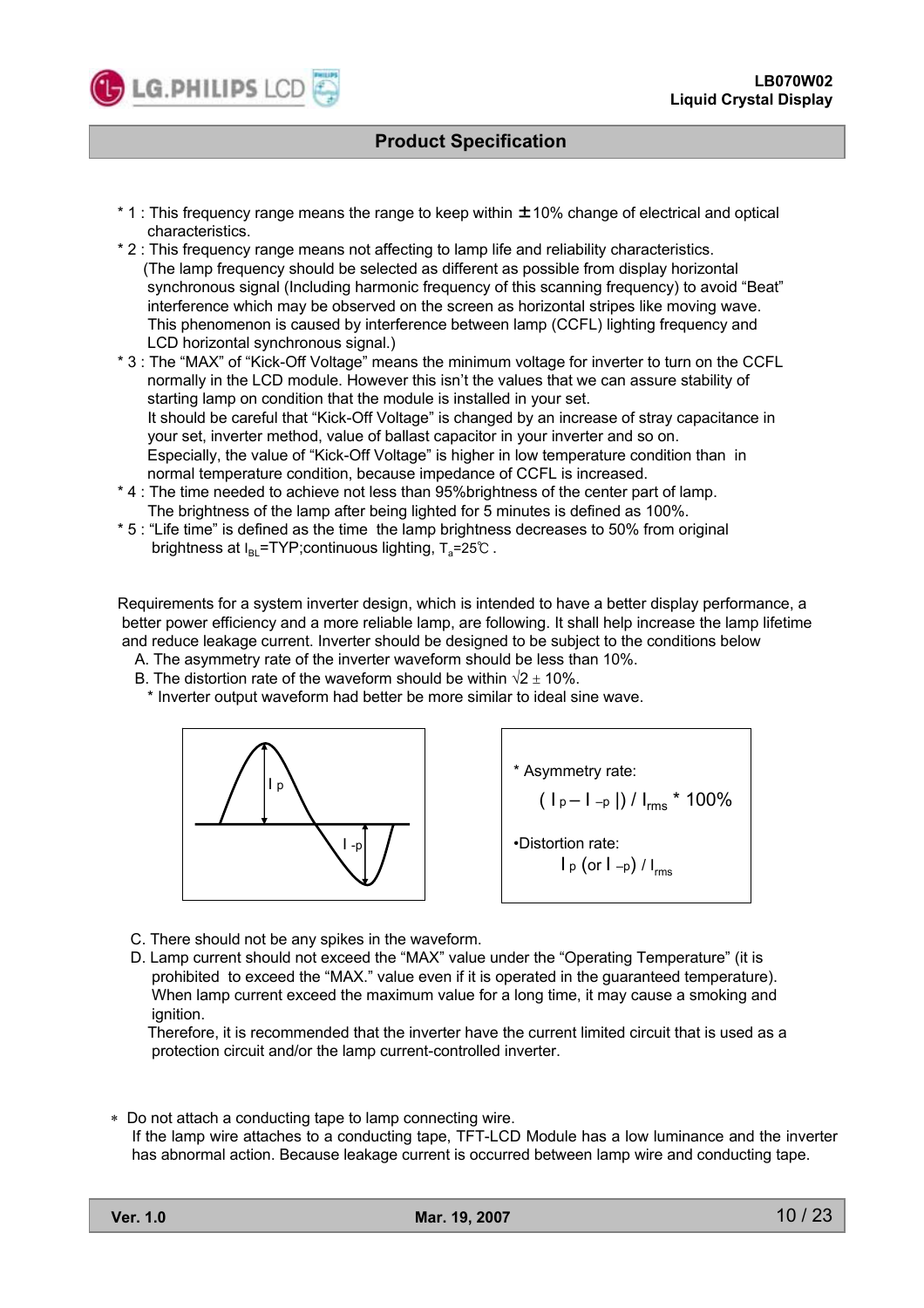

#### 2> Timing Characteristics of input signals

| <b>PARAMETER</b>            |                                  | <b>SYMBOL</b>                     | MIN.           | TYP.                             | MAX.                             | <b>UNIT</b> | <b>REMARK</b>                       |
|-----------------------------|----------------------------------|-----------------------------------|----------------|----------------------------------|----------------------------------|-------------|-------------------------------------|
|                             | Clock cycle time                 | Tcph                              | 100            | $\overline{a}$                   | 2000                             | ns          | <b>CPHn</b>                         |
|                             | CPHn pulse duty                  | Tcwh                              | $40\,$         | $\frac{1}{2}$                    | 60                               | $\%$        | CPHn                                |
|                             | CPHn phase delay                 | Tc12<br>Tc <sub>23</sub><br>Tc31  | 20             | $\overline{\phantom{m}}$         | Tcph/2                           | ns          | CPH1-CPH2<br>CPH2-CPH3<br>CPH3-CPH1 |
| $\mathbf S$<br>$\circ$<br>U | Set-up time of analog<br>signals | Tasu                              | 60             | $\overline{a}$                   | $\overline{a}$                   | ns          | VA, VB, VC-CPHn                     |
| $\mathbb R$<br>$\mathsf C$  | Hold time of analog signals      | Tahd                              | 40             | $\overline{\phantom{a}}$         | $\overline{a}$                   | ns          | CPHn-VA, VB, VC                     |
| $\mathbf E$                 | STHn set-up time                 | Tsu                               | 20             | $\overline{\phantom{a}}$         | $\frac{1}{2}$                    | ns          | STHn-CPHn                           |
|                             | STHn hold time                   | Thd                               | $10\,$         | $\overline{a}$                   | $\overline{a}$                   | ns          | CPHn-STHn                           |
|                             | Propagation delay of STHn        | Tphl                              | 10             | 35                               | 50                               | ns          | $CL=25pF$                           |
|                             | Sample and hold disable<br>time  | Tdis                              | 8              | $\overline{\phantom{m}}$         | $\overline{a}$                   | us          | OE-STHn                             |
|                             | SOE pulse width                  | Twoe                              | $\mathbf{1}$   | $\overline{a}$                   | $\frac{1}{2}$                    | Tcph        |                                     |
|                             | Clock Frequency                  | $\rm{f}_{\rm{CL}}$                | $\overline{a}$ | $\overline{\phantom{a}}$         | 500                              | KHz         |                                     |
|                             | Clock Pulse Width                | $T_{\text{CWH}}$<br>$\rm T_{CWL}$ | 500<br>500     | $\overline{a}$<br>$\overline{a}$ | $\overline{a}$<br>$\overline{a}$ | ns          |                                     |
|                             | OE Disable Time                  | $T_{WOEB}$                        | 1000           | $\overline{\phantom{a}}$         | $\overline{a}$                   | ns          |                                     |
| $\mathsf G$<br>A            | STV Setup Time                   | $T_{SUSTV}$                       | 200            | $\overline{\phantom{a}}$         | $\frac{1}{2}$                    | ns          |                                     |
| $\mathbf T$<br>$\mathbf E$  | STV Hold Time                    | $\rm T_{H DSTV}$                  | 200            | $\overline{a}$                   | $\frac{1}{2}$                    | ns          |                                     |
|                             | Output Delay to CL               | $T_{pd1r}$                        | $\overline{a}$ | $\overline{a}$                   | 800                              | ns          | $CL = 300pF$                        |
|                             | Output Delay to CL               | $T_{pdf}$                         | $\frac{1}{2}$  | $\overline{a}$                   | 800                              | ns          | $CL = 300pF$                        |
|                             | Output Delay to OE               | $T_{pd2r}$                        | $\frac{1}{2}$  | $\overline{a}$                   | 800                              | ns          | $CL = 300pF$                        |
|                             | Output Delay to OE               | $T_{pd2f}$                        | $\overline{a}$ | $\overline{a}$                   | 800                              | ns          | $CL = 300pF$                        |

3> Scanning Mode Selection ( Reference position : @ Input terminal )

| <b>MODE</b>             | L/R | U/D | <b>STHL</b>   | <b>STHR</b>          | <b>STV</b> | <b>REMARK</b>                 |  |
|-------------------------|-----|-----|---------------|----------------------|------------|-------------------------------|--|
| Normal Mode             | н   |     | Signal Output | Signal Input         | Input      | See P.15                      |  |
| Left/Right Reverse Mode | −   |     | Signal Input  | <b>Signal Output</b> | Input      | (the figure of<br>[Note 7-3]) |  |

\*\*\*\*\* H(High Level) =VDD1 , L(Low Level)=DGND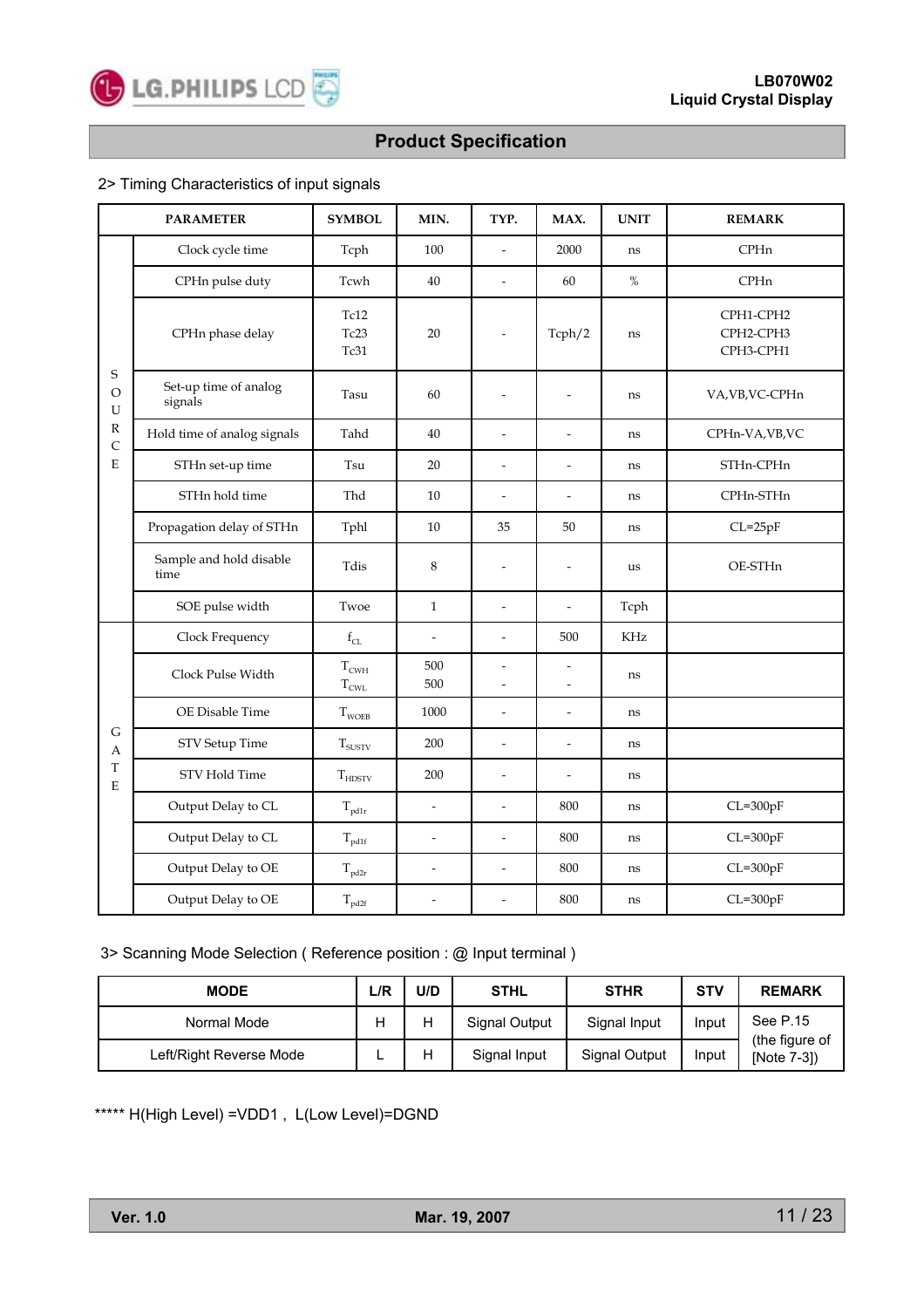

#### **Timing for a Source Driver**



• Renark : The sample-and-hold circuits are switched and the outputs are started with new dat a at the rising edge of SOE.

**"** For Twoe per i od, shi f t r egi st er i n sour ce dr i ver ar e r eset i nt ernal l y. **"**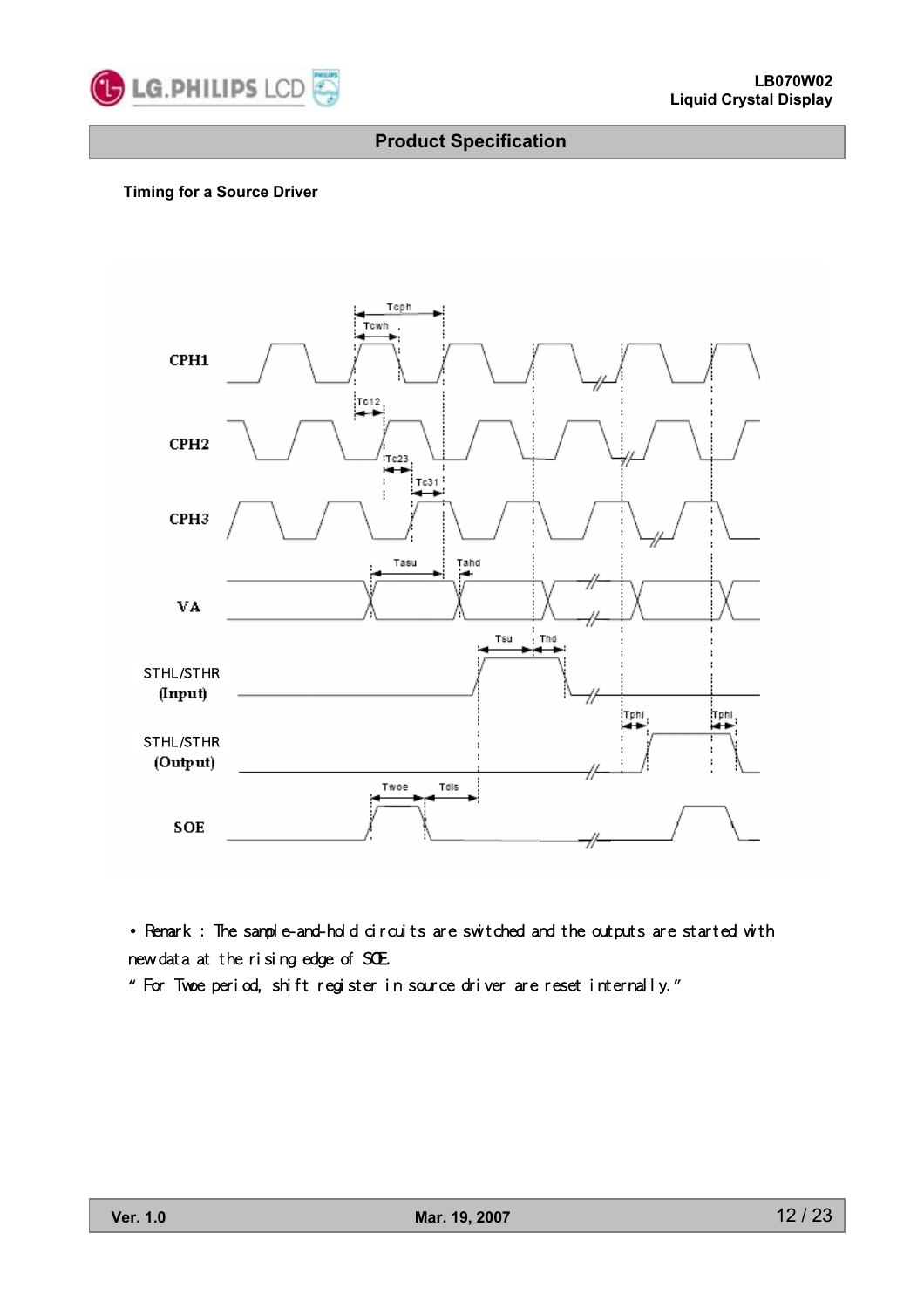

#### **Switching Characteristics Waveform for Gate Driver**

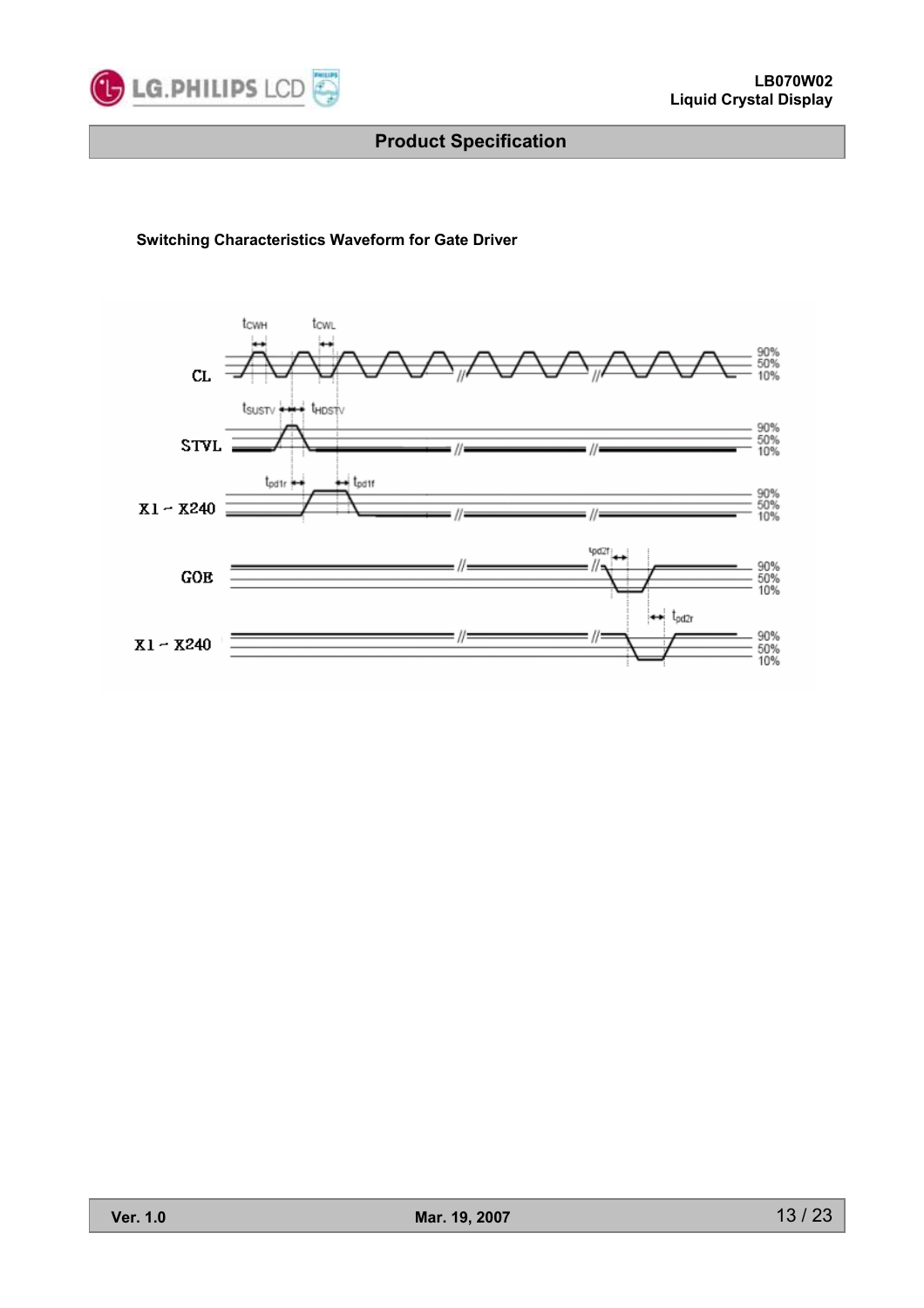

 $T = 25$ 

## **Product Specification**

## **7. Electro-optical Characteristics**

|              |                                  |                |                  |                          |       |                              |                              | $L_a$ - $\sim$ |
|--------------|----------------------------------|----------------|------------------|--------------------------|-------|------------------------------|------------------------------|----------------|
|              | <b>PARAMETER</b>                 |                | <b>CONDITION</b> | MIN.                     | TYP.  | MAX.                         | <b>UNIT</b>                  | <b>REMARK</b>  |
| Luminance    |                                  | Y              | $IBI$ =6mArms    | 190                      | 220   | $\qquad \qquad \blacksquare$ | cd/m <sup>2</sup>            | [Note 7-1]     |
|              | <b>Contrast Ratio</b>            |                | Optimal          | 300                      | 400   |                              | $\qquad \qquad \blacksquare$ | [Note 7-2]     |
|              | $W_{x}$<br><b>White Color</b>    |                |                  | 0.283                    | 0.313 | 0.343                        |                              |                |
| Chromaticity |                                  | $W_{y}$        | $I_{BL}$ =6mArms | 0.299                    | 0.329 | 0.359                        | $\qquad \qquad \blacksquare$ | [Note 7-1]     |
|              | $\phi$ =180 $^{\circ}$           | $\Theta$ l     |                  | 60                       | 65    |                              | $\circ$                      |                |
| Viewing      | $\phi = 0^{\circ}$               | $\Theta$ r     |                  | 60                       | 65    |                              | $\circ$                      | [Note 7-2]     |
| Angle        | $\phi = 90^\circ$                | $\theta$ u     | $CR \ge 10$      | 40                       | 45    |                              | $\circ$                      | [Note 7-3]     |
|              | $\phi = 270^\circ$<br>$\Theta$ d |                |                  | 50                       | 55    |                              | $\circ$                      |                |
| Response     | <b>Rise</b>                      | $\tau_r$       |                  | $\overline{\phantom{a}}$ | 10    | 20                           | ms                           |                |
| Time         | Fall                             | $\tau_{\sf d}$ | $\theta = 0$ °   |                          | 20    | 30                           | ms                           | [Note 7-4]     |



Measuring Condition ; -Measuring surroundings : Dark Room

-Measuring temperature : T<sub>a</sub>=25℃

-Adjust operating voltage to get optimum contrast at the center of the display.

-Measured value at the center point of LCD panel after more than 30 minutes while backlight turning on.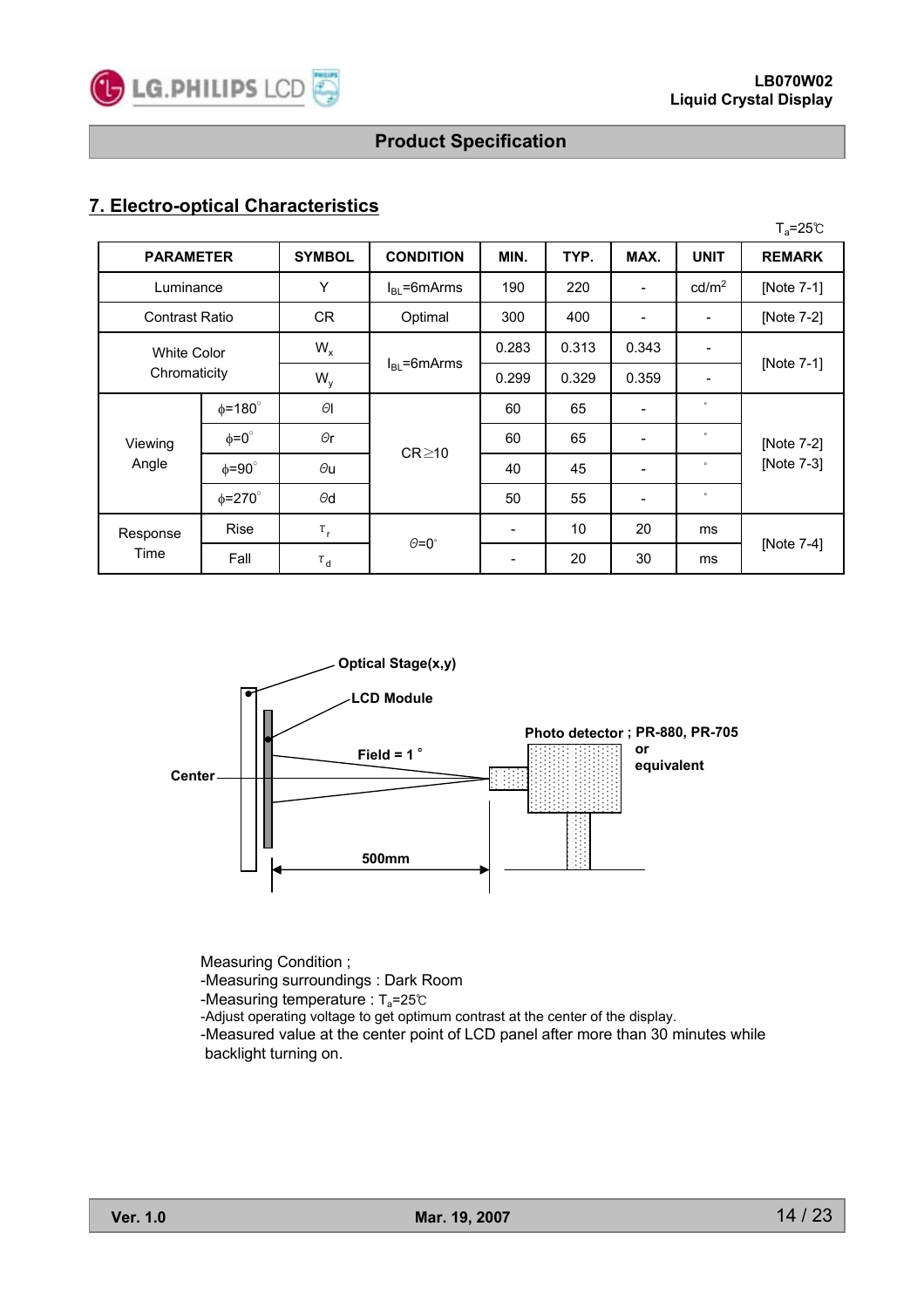

[Note 7-1]

Measured on the center area of the panel by PHOTO RESEARCH photometer PR-880 and PR-705 or equivalent.

#### [Note 7-2]

Contrast ratio is defined as follows ;

Contrast Ratio(CR) = Photo detector output with LCD being "white" Photo detector output with LCD being "black"

#### [Note 7-3]

Viewing angle range is defined as follows;

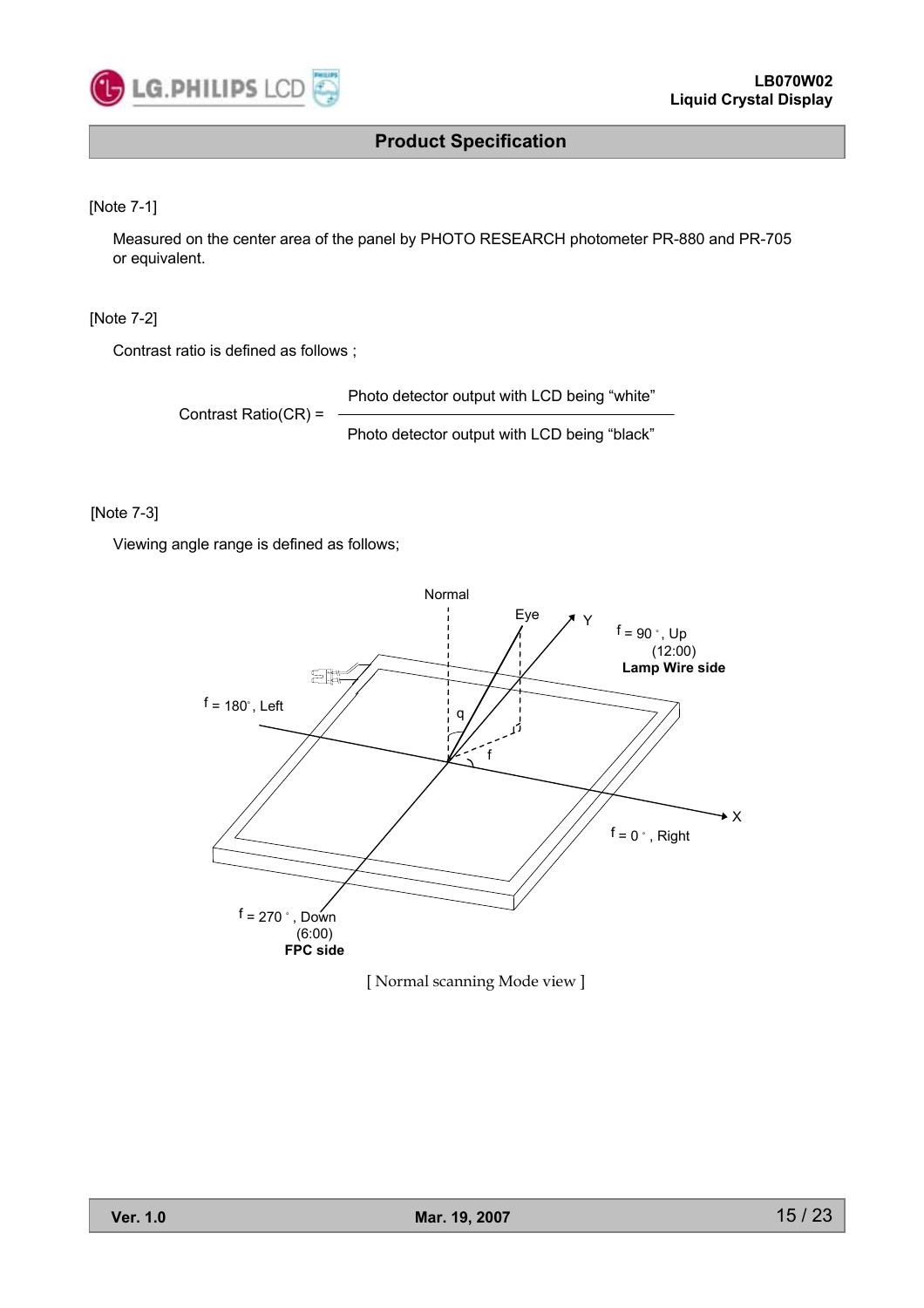

#### [Note 7-4]

Response time is obtained by measuring the transition time of photo detector output, when input signals are applied so as to make the area "black" to and from "white".

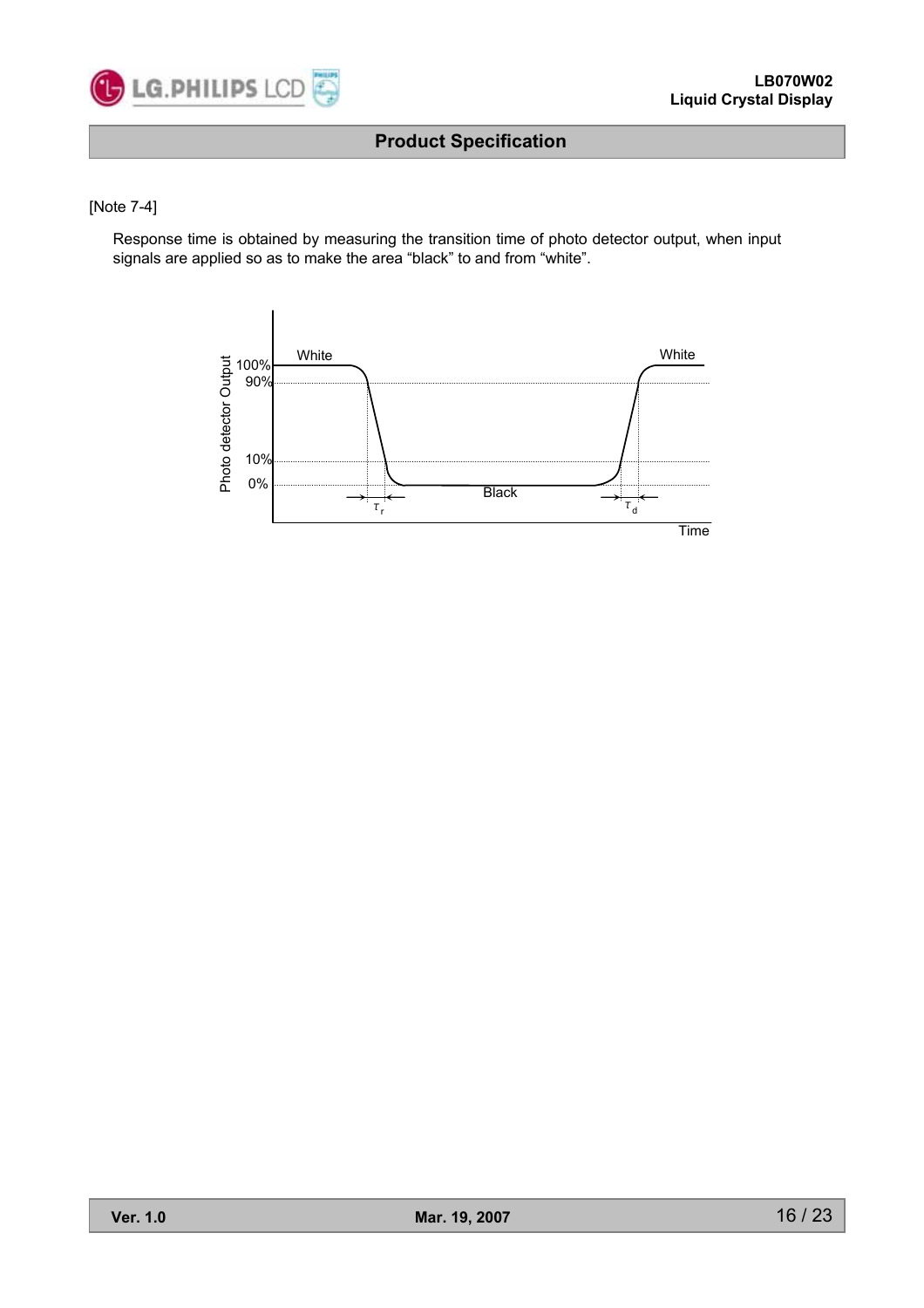

## **8. Mechanical Characteristics**

| <b>PARAMETER</b>         |        | <b>SPECIFICATION</b>        | <b>UNIT</b> | <b>REMARK</b> |
|--------------------------|--------|-----------------------------|-------------|---------------|
|                          | Width  | 164.9                       | mm          |               |
| <b>Outline Dimension</b> | Height | 100                         | mm          |               |
|                          | Depth  | 5.7 (TYP)                   | mm          |               |
| Bezel Area               | Width  | 156.75                      | mm          |               |
|                          | Height | 89.5                        | mm          |               |
| Active Display Area      | Width  | 154.08                      | mm          |               |
|                          | Height | 86.58                       | mm          |               |
| Weight                   |        | 170 (Max.)                  | g           |               |
| <b>Surface Treatment</b> |        | <b>Anti-Glare Treatment</b> |             |               |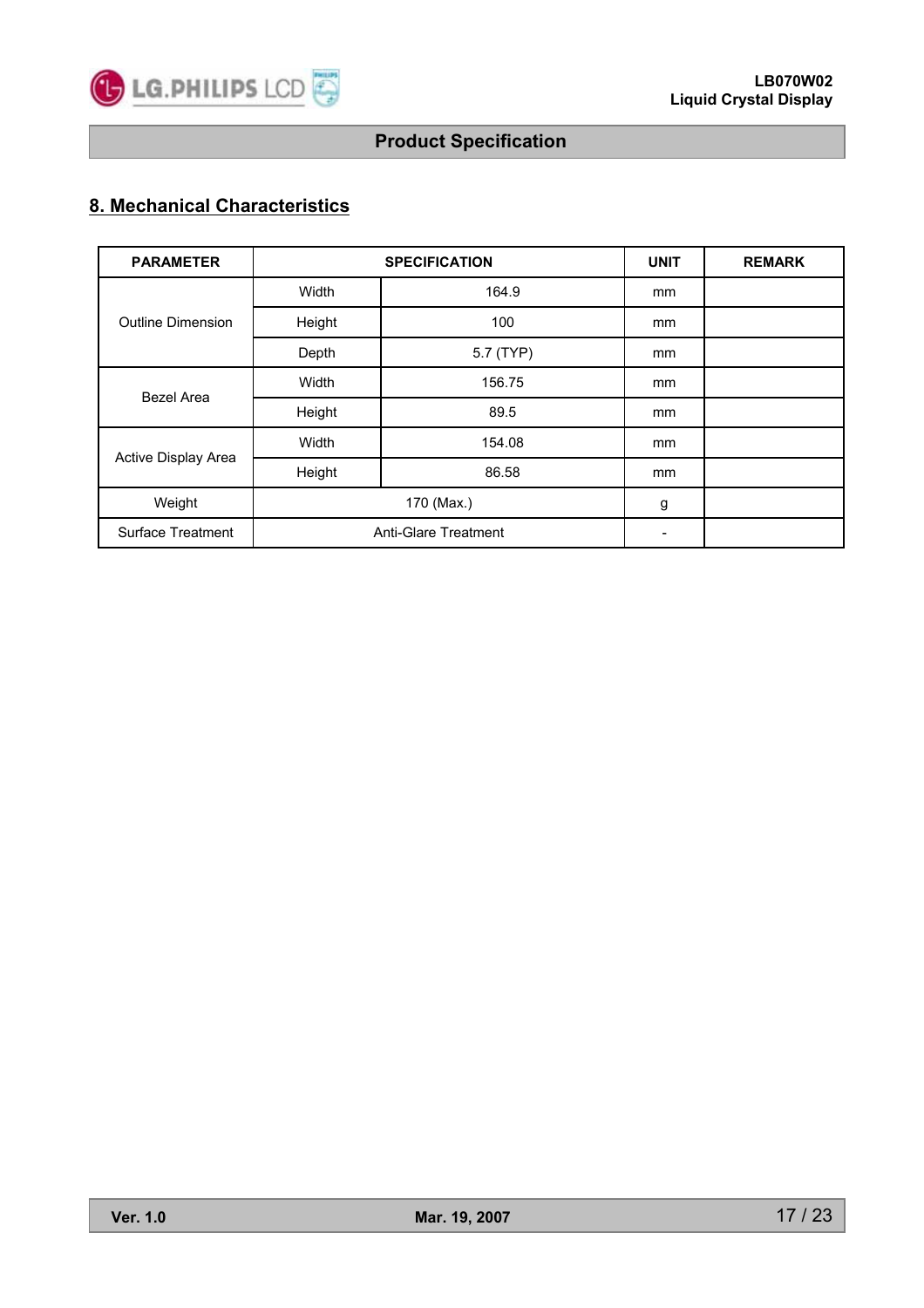

## **[ Outline Dimension ]**

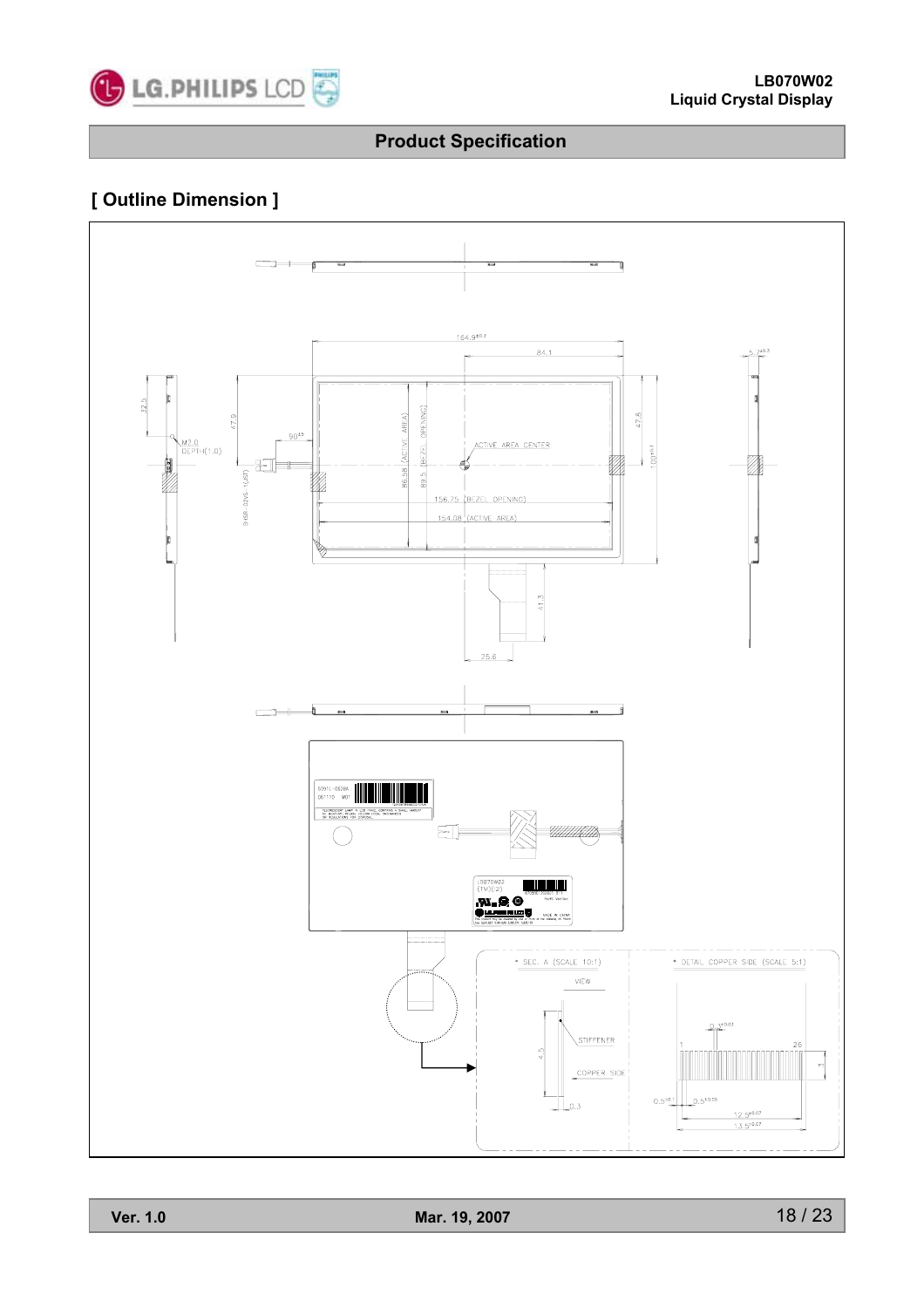

## **9. Reliability Test**

| No.            | <b>Test Items</b>                                           | <b>Test Condition</b>                                                                                                                          | <b>REMARK</b>  |
|----------------|-------------------------------------------------------------|------------------------------------------------------------------------------------------------------------------------------------------------|----------------|
| 1              | High Temperature Storage Test                               | Ta=70℃ 240h                                                                                                                                    | [Note 9-1,2,3] |
| 2              | Low Temperature Storage Test                                | Ta=-20℃ 240h                                                                                                                                   | [Note 9-1,2,3] |
| 3              | <b>High Temperature Operation Test</b>                      | Ta=60℃<br>240h                                                                                                                                 | [Note 9-1,2,3] |
| 4              | Low Temperature Operation Test                              | Ta =-10 $C$ 240h                                                                                                                               | [Note 9-1,2,3] |
| 5              | High Temperature and High Humidity<br><b>Operation Test</b> | Ta=50℃ 80%RH 240h                                                                                                                              | [Note 9-1,2,3] |
| 6              | Electro Static Discharge Test                               | -Panel Surface/Top Case<br>: 150pF, 150 $\Omega$<br>(Air: $\pm$ 15kV, Contact: $\pm$ 8kV)<br>-FPC input terminal : 100pF $\pm$ 200V 0 $\Omega$ |                |
| $\overline{7}$ | <b>Shock Test</b><br>(non-operating)                        | Half sine wave, 80G, 11ms<br>3 times shock of each six faces                                                                                   |                |
| 8              | <b>Vibration Test</b><br>(non-operating)                    | Sine wave, $10 \sim 500 \sim 10$ Hz,<br>1.5G, 0.37 oct/min<br>3 axis, 1hour/axis                                                               |                |
| 9              | <b>Thermal Shock Test</b>                                   | $-10^{\circ}$ (0.5h) ~ 60°C (0.5h) / 100 cycles                                                                                                |                |

[Note 9-1]  $T_a$  = Ambient Temperature

[Note 9-2] In the Reliability Test, Confirm performance after leaving in room temp.

[Note 9-3] In the standard condition, there shall be no practical problems that may affect the display function.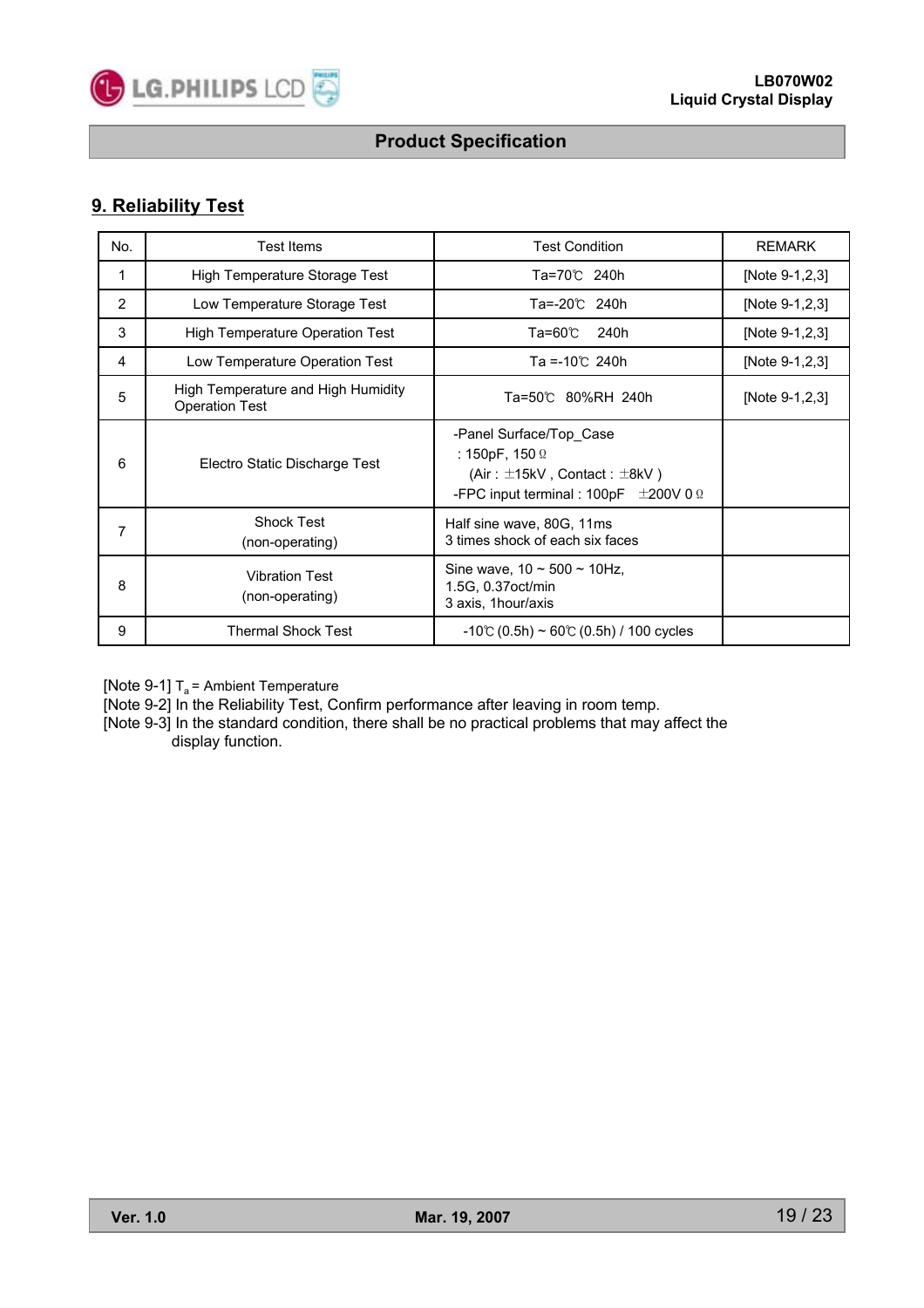

#### **10. International Standards**

#### **10-1. Safety**

a) UL 60950, Third Edition, Underwriters Laboratories, Inc., Dated Dec. 11, 2000. Standard for Safety of Information Technology Equipment, Including Electrical Business Equipment. b) CAN/CSA C22.2, No. 60950, Third Edition, Canadian Standards Association, Dec. 1, 2000. Standard for Safety of Information Technology Equipment, Including Electrical Business Equipment. c) EN 60950 : 2000, Third Edition IEC 60950 : 1999, Third Edition European Committee for Electrotechnical Standardization(CENELEC) EUROPEAN STANDARD for Safety of Information Technology Equipment Including Electrical Business Equipment.

#### **10-2. EMC**

a) ANSI C63.4 "Methods of Measurement of Radio-Noise Emissions from Low-Voltage Electrical and Electrical Equipment in the Range of 9kHZ to 40GHz. "American National Standards Institute(ANSI), 1992

b) C.I.S.P.R "Limits and Methods of Measurement of Radio Interface Characteristics of Information Technology Equipment." International Special Committee on Radio Interference.

c) EN 55022 "Limits and Methods of Measurement of Radio Interface Characteristics of Information Technology Equipment." European Committee for Electrotechnical Standardization.(CENELEC), 1998 ( Including A1: 2000 )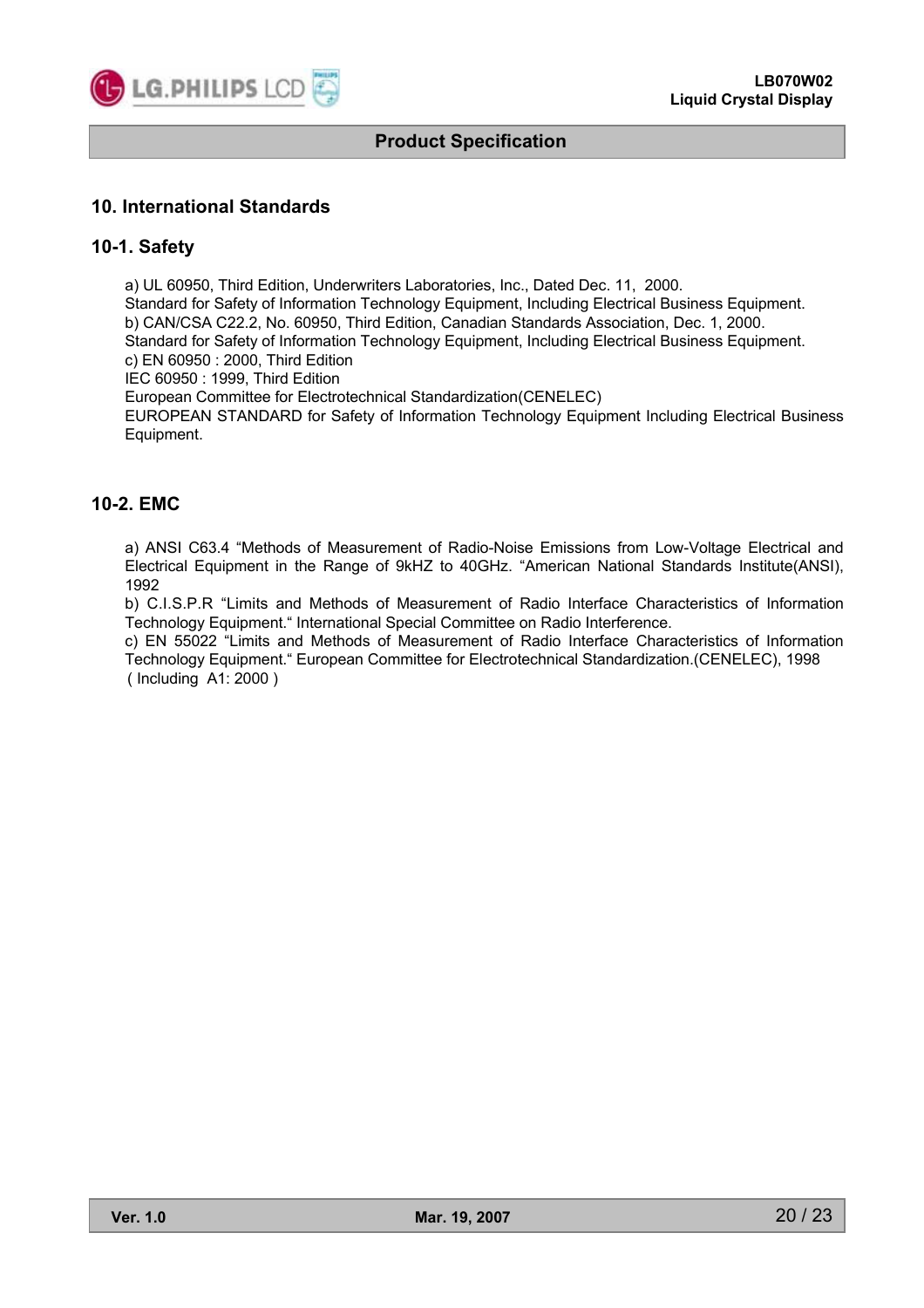

## **11. Packing**

## **11-1. Designation of Lot Mark**

a) Lot Mark



A,B,C : SIZE(INCH)

- 
- H : ASSEMBLY CODE  $I, J, K, L, M$  : SERIAL NO.

## D : YEAR E : MONTH **G : FACTORY CODE**

Note

#### 1. YEAR

| Year | 97 | 98 | 99 | 2000 | 2001 | 2002 | 2003 | 2004 | 2005   | 2006   | 2007 |
|------|----|----|----|------|------|------|------|------|--------|--------|------|
| Mark |    |    |    |      |      |      |      |      | ∽<br>w | ◠<br>∼ |      |

#### 2. MONTH

| Month | Jan | Feb | Mar | Apr | Mav | Jun | Jul | Aug | Sep | Oct | Nov | Dec |
|-------|-----|-----|-----|-----|-----|-----|-----|-----|-----|-----|-----|-----|
| Mark  |     |     |     |     |     |     |     |     |     |     | ◡   |     |

3. PANEL CODE

| Panel Code | P1 Factory | P2 Factory | P3 Factory | P4 Factory | P5 Factory | Hydis Panel |
|------------|------------|------------|------------|------------|------------|-------------|
| Mark       |            |            |            |            |            |             |

4. FACTORY CODE

| Factory Code | <b>LPL Gumi</b> | LPL Nanjing |
|--------------|-----------------|-------------|
| Mark         |                 |             |

5. SERIAL NO.

| Year | $~\sim$ 99999   | 100000 $\sim$          |
|------|-----------------|------------------------|
| Mark | $00001 - 99999$ | A0001 ~ A9999, , Z9999 |

b) Location of Lot Mark

Serial NO. is printed on the label. The label is attached to the backside of the LCD module. This is subject to change without prior notice.

#### **11-2. Packing Form**

- a) Package quantity in one box : 36 pcs
- b) Box Size(mm) : 475(L)×348(W)×182(H)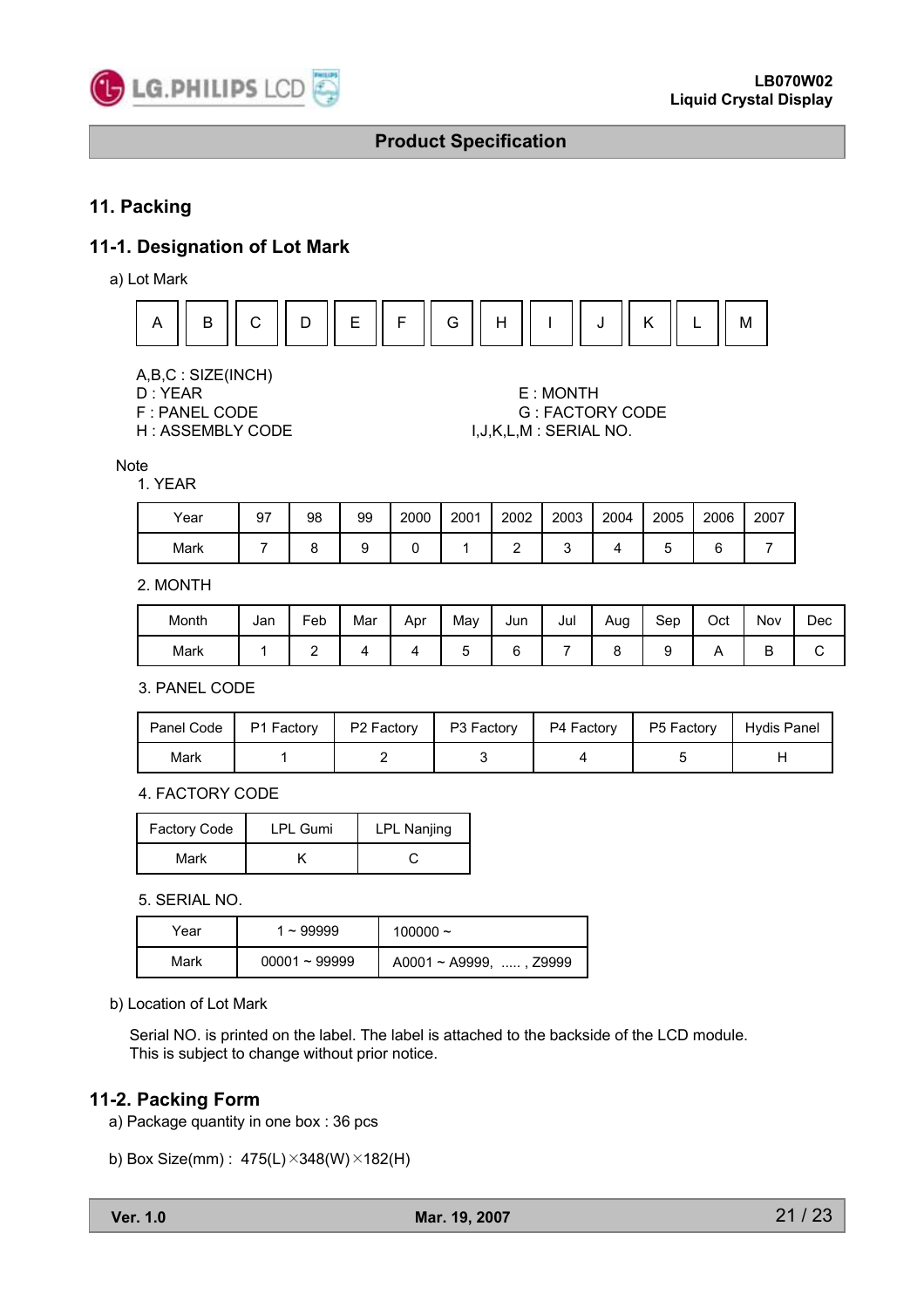

#### **12. PRECAUTIONS**

Please pay attention to the following when you use this TFT LCD module.

## **12-1. MOUNTING PRECAUTIONS**

- (1) You must mount a module using holes arranged in four corners or four sides.
- (2) You should consider the mounting structure so that uneven force(ex. Twisted stress) is not applied to the module.

And the case on which a module is mounted should have sufficient strength so that external force is not transmitted directly to the module.

- (3) Please attach a transparent protective plate to the surface in order to protect the polarizer. Transparent protective plate should have sufficient strength in order to the resist external force.
- (4) You should adopt radiation structure to satisfy the temperature specification.
- (5) Acetic acid type and chlorine type materials for the cover case are not desirable because the former generates corrosive gas of attacking the polarizer at high temperature and the latter causes circuit break by electro-chemical reaction.
- (6) Do not touch, push or rub the exposed polarizers with glass, tweezers or anything harder than HB pencil lead. And please do not rub with dust clothes with chemical treatment. Do not touch the surface of polarizer for bare hand or greasy cloth.(Some cosmetics deteriorate the polarizer.)
- (7) When the surface becomes dusty, please wipe gently with absorbent cotton or other soft materials like chamois soaks with petroleum benzine. Normal-hexane is recommended for cleaning the adhesives used to attach front / rear polarizers. Do not use acetone, toluene and alcohol because they cause chemical damage to the polarizer.
- (8) Wipe off saliva or water drops as soon as possible. Their long time contact with polarizer causes deformations and color fading.
- (9) Do not open the case because inside circuits do not have sufficient strength.
- (10) The metal case of a module should be contacted to electrical ground of your system.

## **12-2. OPERATING PRECAUTIONS**

- (1) The spike noise causes the mis-operation of circuits. It should be lower than following voltage :  $V=\pm 200$ mV(Over and under shoot voltage)
- (2) Response time depends on the temperature.(In lower temperature, it becomes longer.)
- (3) Brightness depends on the temperature. (In lower temperature, it becomes lower.) And in lower temperature, response time(required time that brightness is stable after turned on) becomes longer.
- (4) Be careful for condensation at sudden temperature change. Condensation makes damage to polarizer or electrical contacted parts. And after fading condensation, smear or spot will occur.
- (5) When fixed patterns are displayed for a long time, remnant image is likely to occur.
- (6) Module has high frequency circuits. Sufficient suppression to the electromagnetic interference shall be done by system manufacturers. Grounding and shielding methods may be important to minimized the interference.